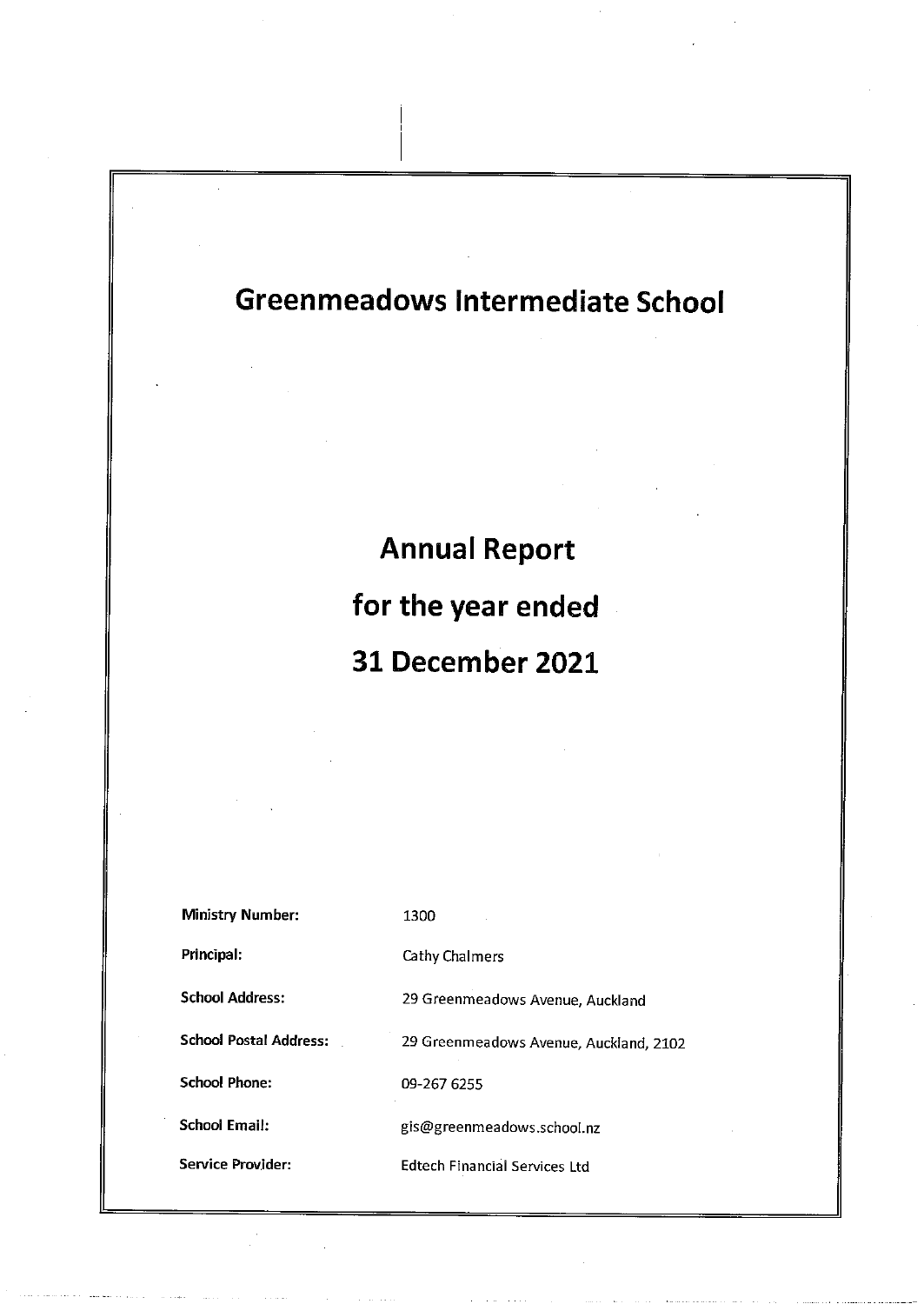# **GREENMEADOWS INTERMEDIATE SCHOOL List of Board Members** For year ending December 2021

| <b>Name</b>                          | Position                      | How position on<br><b>Board gained</b> | Occupation                | <b>Term expired</b><br>/expires |
|--------------------------------------|-------------------------------|----------------------------------------|---------------------------|---------------------------------|
| <b>Todd Murphy</b><br>Cathy Chalmers | Presiding Member<br>Principal | Elected<br>Appointed                   | Electrician               | Oct-2022                        |
| Jeslyn Warren                        | Member                        | Elected                                | Teacher Aide              | Oct-2022                        |
| Alison Aviga                         | Deputy Chair                  | Elected                                | Parent                    | Oct-2022                        |
| Paul King                            | Staff Representative          | Elected                                | <b>Property Manager</b>   | Oct-2022                        |
| Tina Thompson                        | Member                        | Elected                                | Parenting Hub Liaison     | Oct-2022                        |
| Anne Warner                          | Member                        | Elected                                | Practice Manager          | Oct-2022                        |
| <b>Ross Burr</b>                     | Member                        | Elected                                | Groundsman                | Apr-2021                        |
| Avishek Singh                        | Member                        | Co-opted                               | <b>IT Support Officer</b> | Apr-2021                        |
| Angela Palafani                      | Member                        | Elected                                | Parent                    | Jan-2021                        |

 $\omega_{\rm c}$  .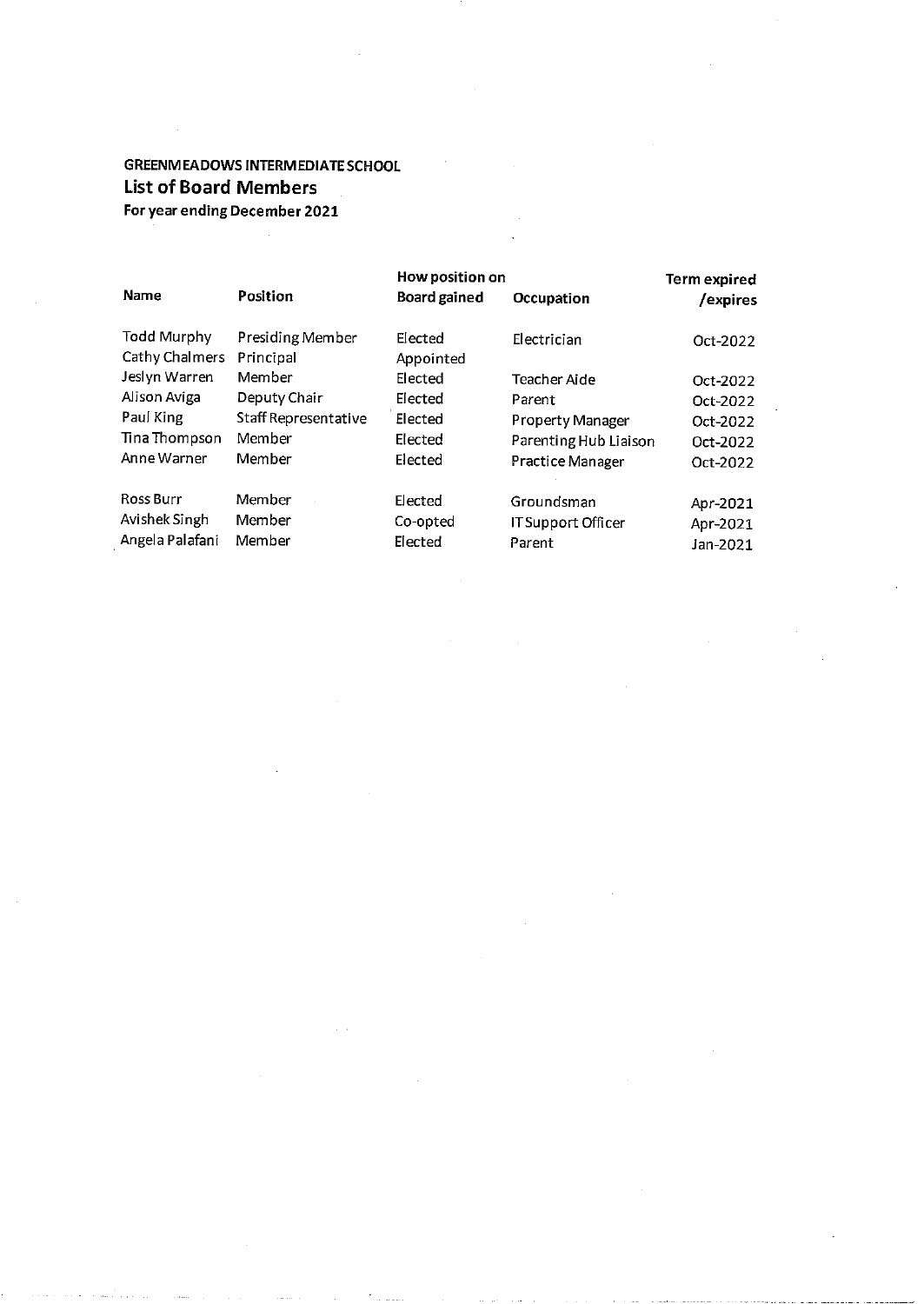# **Greenmeadows Intermediate School Annual Report**

For the year ended 31 December 2021

# Index

| Page   | <b>Statement</b>                               |
|--------|------------------------------------------------|
|        | <b>Financial Statements</b>                    |
| 1      | Statement of Responsibility                    |
| 2      | Statement of Comprehensive Revenue and Expense |
| 3      | Statement of Changes in Net Assets/Equity      |
| 4      | <b>Statement of Financial Position</b>         |
| 5      | <b>Statement of Cash Flows</b>                 |
| 6 - 19 | Notes to the Financial Statements              |
|        | <b>Other Information</b>                       |
|        | <b>Analysis of Variance</b>                    |

Kiwisport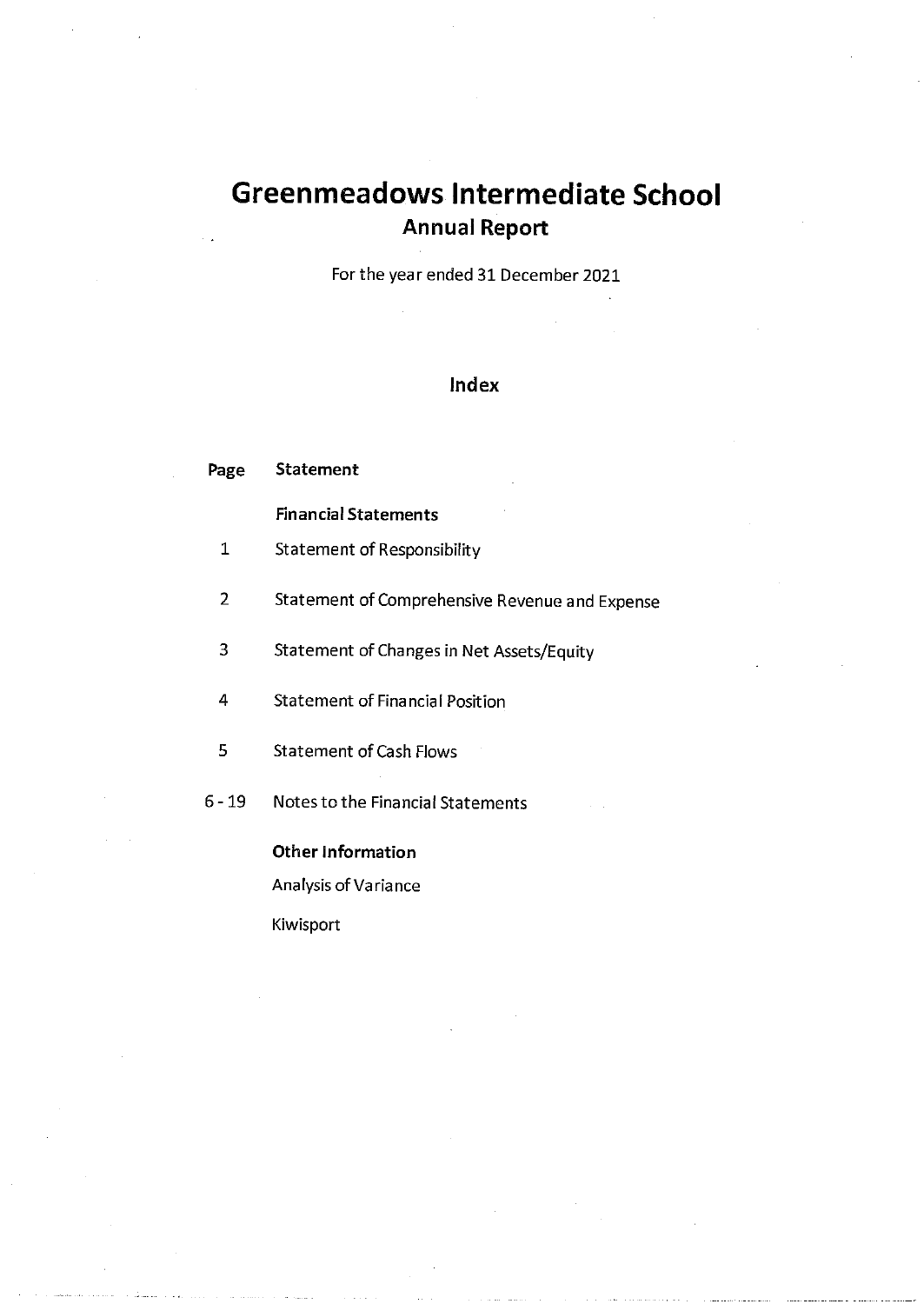# Greenmeadows Intermediate School **Statement of Responsibility**

For the year ended 31 December 2021

The Board accepts responsibility for the preparation of the annual financial statements and the judgements used in these financial statements.

The management (including the principal and others as directed by the Board) accepts responsibility for establishing and maintaining a system of internal controls designed to provide reasonable assurance as to the integrity and reliability of the school's financial reporting.

It is the opinion of the Board and management that the annual financial statements for the financial year ended 31 December 2021 fairly reflects the financial position and operations of the school.

The School's 2021 financial statements are authorised for issue by the Board.

MURPHY

Full Name of Presiding Member

Signature of Presiding Member

Date

Cathyn Margaret Chalmers.

Signature of Principal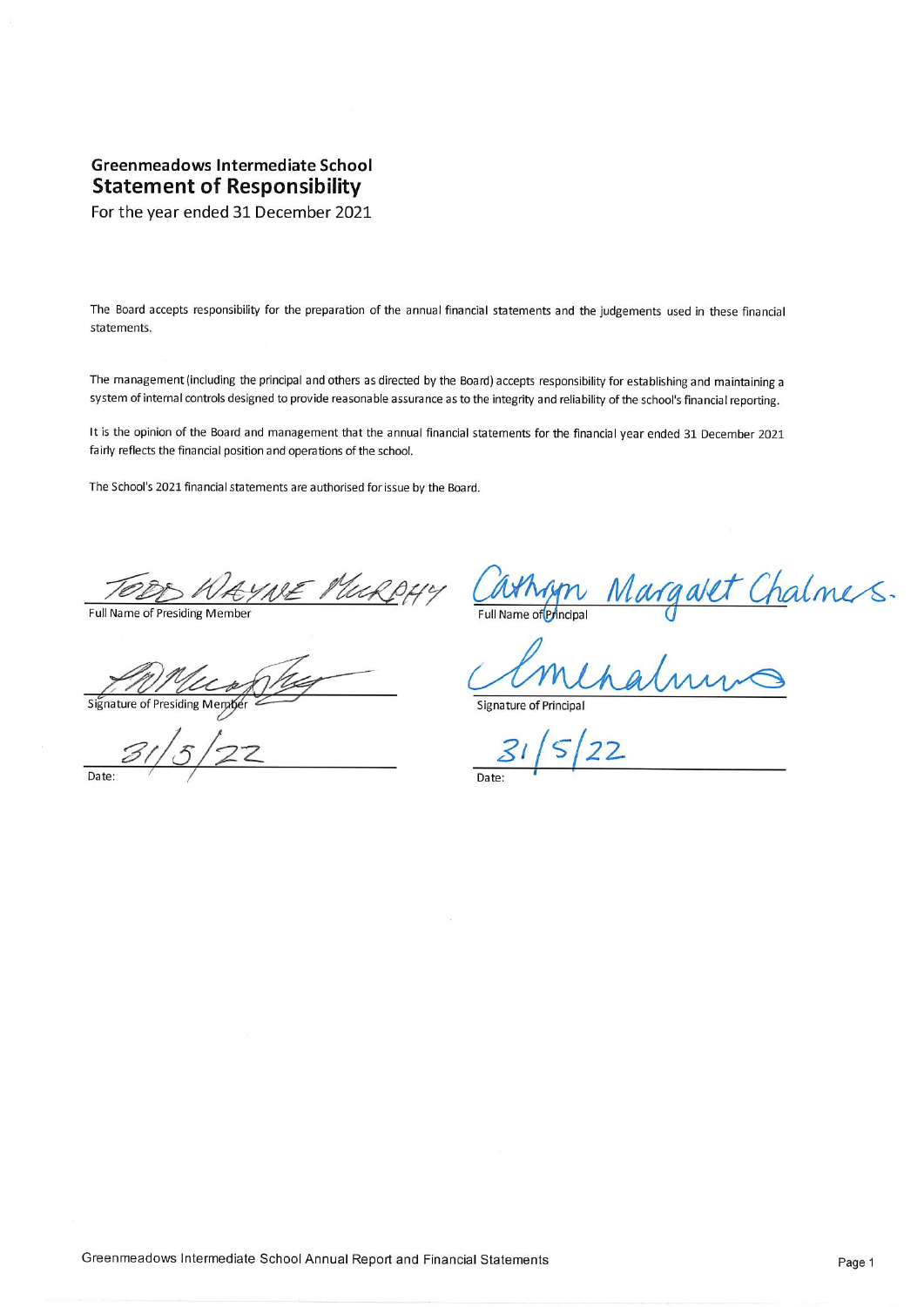# **Statement of Comprehensive Revenue and Expense**

 $\hat{\mathcal{A}}$ 

For the year ended 31 December 2021

|                                                      |              | 2021       | 2021<br><b>Budget</b> | 2020      |
|------------------------------------------------------|--------------|------------|-----------------------|-----------|
|                                                      | <b>Notes</b> | Actual     | (Unaudited)           | Actual    |
|                                                      |              | \$         | \$                    | \$        |
| Revenue                                              |              |            |                       |           |
| <b>Government Grants</b>                             | 2            | 4,190,692  | 3,828,259             | 4,417,741 |
| Locally Raised Funds                                 | 3            | 125,103    | 149,700               | 83,560    |
| Interest Income                                      |              | 10,552     | 20,000                | 16,062    |
| Gain on Sale of Property, Plant and Equipment        |              |            |                       | 1,408     |
|                                                      |              | 4,326,347  | 3,997,959             | 4,518,771 |
| Expenses                                             |              |            |                       |           |
| Locally Raised Funds                                 | 3            | 66,008     | 70,895                | 60,948    |
| Learning Resources                                   | 4            | 2,714,550  | 2,469,195             | 2,667,447 |
| Administration                                       | 5            | 442,441    | 216,386               | 208,924   |
| Finance                                              |              | 11,845     | 15,205                | 22.912    |
| Property                                             | 6            | 1,048,114  | 1,282,289             | 1,298,104 |
| Depreciation                                         | 10           | 235,061    | 230,000               | 221,478   |
| Loss on Disposal of Property, Plant and Equipment    |              | 3,744      |                       |           |
|                                                      |              | 4,521,763  | 4,283,970             | 4,479,813 |
| Net Surplus / (Deficit) for the year                 |              | (195, 416) | (286,011)             | 38,958    |
| Other Comprehensive Revenue and Expense              |              |            |                       |           |
| Total Comprehensive Revenue and Expense for the Year |              | (195, 416) | (286,011)             | 38,958    |

The above Statement of Comprehensive Revenue and Expense should be read in conjunction with the accompanying notes which form part of these financial statements.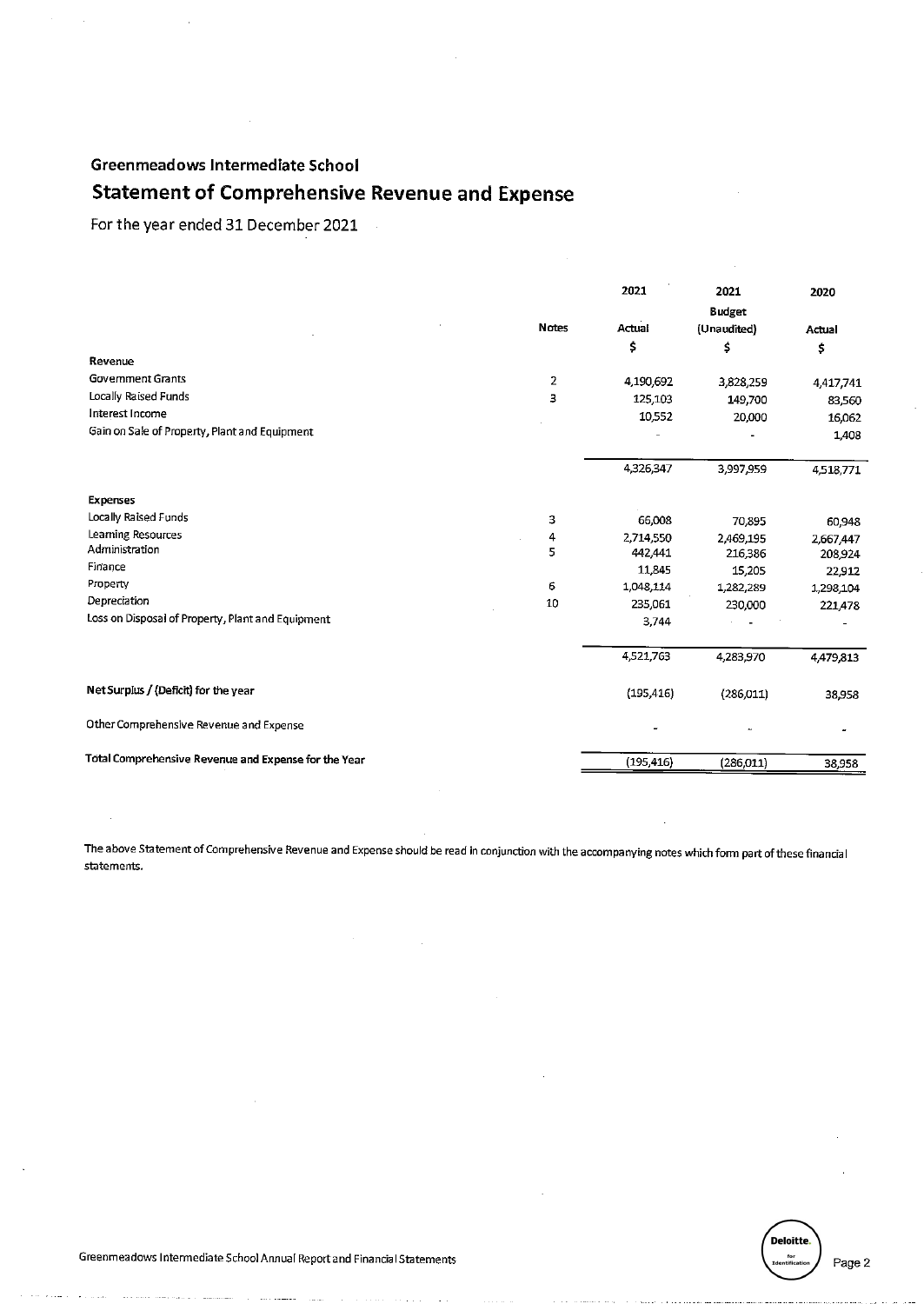# Greenmeadows Intermediate School **Statement of Changes in Net Assets/Equity**

For the year ended 31 December 2021

|                                                                                                              |       | 2021         | 2021                              | 2020         |
|--------------------------------------------------------------------------------------------------------------|-------|--------------|-----------------------------------|--------------|
|                                                                                                              | Notes | Actual<br>\$ | <b>Budget</b><br>(Unaudited)<br>s | Actual<br>\$ |
| Balance at 1 January                                                                                         |       | 1,734,159    | 1,734,159                         | 1,695,201    |
| Total comprehensive revenue and expense for the year<br>Capital Contributions from the Ministry of Education |       | (195, 416)   | (286,011)                         | 38,958       |
| Contribution - Furniture and Equipment Grant                                                                 |       | 20,336       |                                   |              |
| <b>Equity at 31 December</b>                                                                                 |       | 1,559,079    | 1,448,148                         | 1,734,159    |
|                                                                                                              |       |              |                                   |              |
| Retained Eamings<br>Reserves                                                                                 |       | 1,559,079    | 1,448,148                         | 1,734,159    |
| Equity at 31 December                                                                                        |       | 1,559,079    | 1,448,148                         | 1,734,159    |

The above Statement of Changes in Net Assets/Equity should be read in conjunction with the accompanying notes which form part of these financial statements.

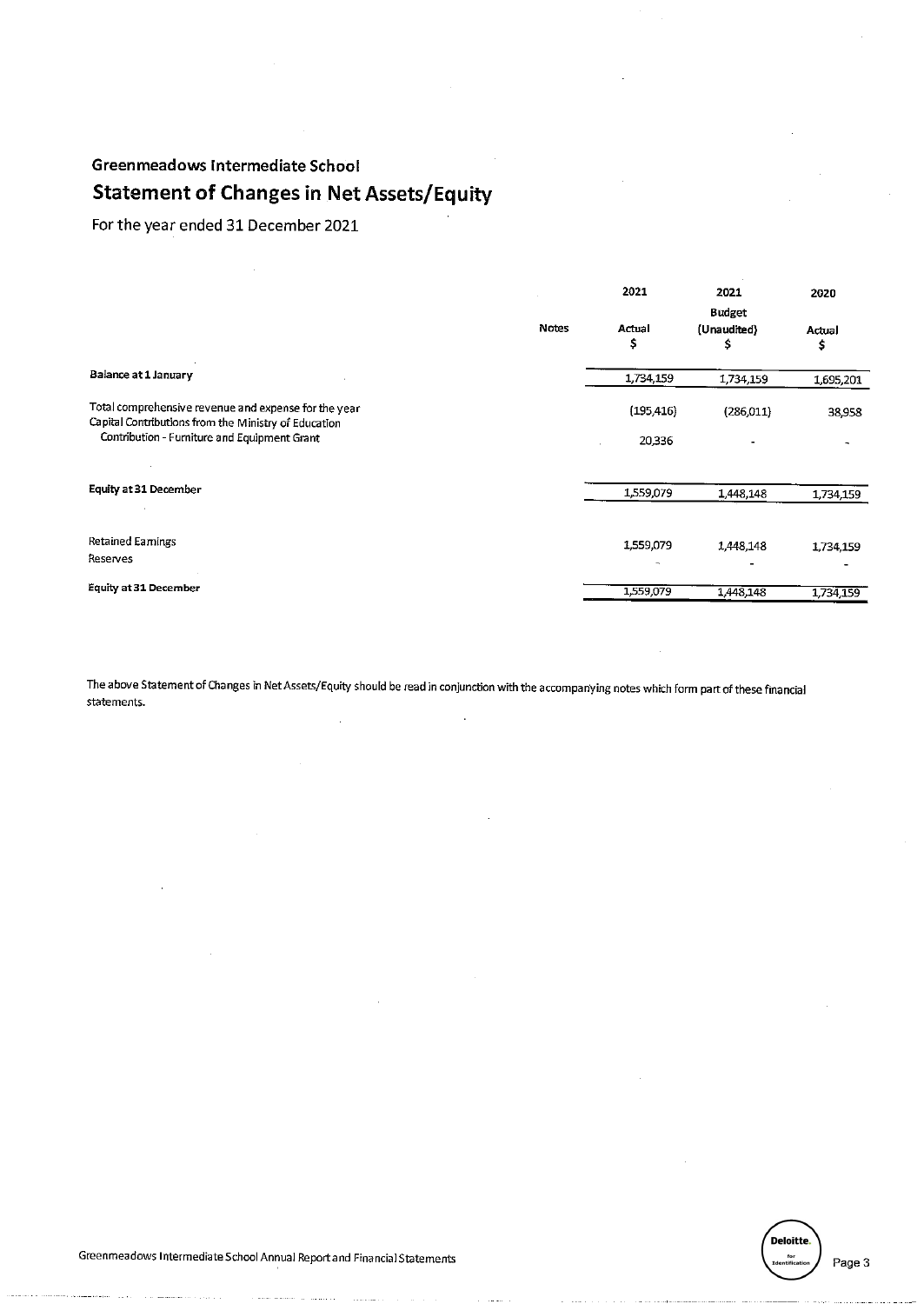# Greenmeadows Intermediate School **Statement of Financial Position**

As at 31 December 2021

|                                                     |       | 2021      | 2021          | 2020      |
|-----------------------------------------------------|-------|-----------|---------------|-----------|
|                                                     |       |           | <b>Budget</b> |           |
|                                                     | Notes | Actual    | (Unaudited)   | Actual    |
|                                                     |       | \$        | \$            | \$        |
| <b>Current Assets</b>                               |       |           |               |           |
| Cash and Cash Equivalents                           | 7     | 748,473   | 195,174       | 610,448   |
| Accounts Receivable                                 | 8     | 185,368   | 210,100       | 507,552   |
| <b>GST Receivable</b>                               |       |           | 3,000         |           |
| Prepayments                                         |       | 16,323    | 25,000        | 26,540    |
| Investments                                         | 9     | 846,886   | 500,000       | 692,471   |
|                                                     |       | 1,797,050 | 933,274       | 1,837,011 |
| <b>Current Liabilities</b>                          |       |           |               |           |
| <b>GST Payable</b>                                  |       | 14,841    |               | 58,930    |
| Accounts Payable                                    | 11    | 287,761   | 247,124       | 250 577   |
| Revenue Received in Advance                         | 12    | 9,882     |               | 798       |
| Provision for Cyclical Maintenance                  | 13    | 116,000   |               |           |
| Finance Lease Liability                             | 14    | 55,574    | 65,000        | 62,918    |
| Funds Held for Capital Works Projects               | 15    | 238,723   | 50,000        | 249,644   |
| Funds for Manurewa Attendance Services              | 16    | 315,296   | 19,828        | 308,102   |
| Funds held on Behalf of Alfriston Kahui Ako Cluster | 17    | 11,454    | 3,048         | 17,028    |
|                                                     |       | 1,049,531 | 385,000       | 947,997   |
| <b>Working Capital Surplus/(Deficit)</b>            |       | 747,519   | 548,274       | 889,014   |
| Non-current Assets                                  |       |           |               |           |
| Property, Plant and Equipment                       | 10    | 1,051,779 | 1,119,874     | 1,121,874 |
|                                                     |       | 1,051,779 | 1,119,874     | 1,121,874 |
| <b>Non-current Liabilities</b>                      |       |           |               |           |
| Provision for Cyclical Maintenance                  | 13    | 195,125   | 185,000       | 179,101   |
| Finance Lease Liability                             | 14    | 45,094    | 35,000        | 97,628    |
|                                                     |       | 240,219   | 220,000       | 276,729   |
| <b>Net Assets</b>                                   |       | 1,559,079 | 1,448,148     | 1,734,159 |
|                                                     |       |           |               |           |
| <b>Equity</b>                                       |       | 1,559,079 | 1,448,148     | 1,734,159 |

The above Statement of Financial Position should be read in conjunction with the accompanying notes which form part of these financial statements.

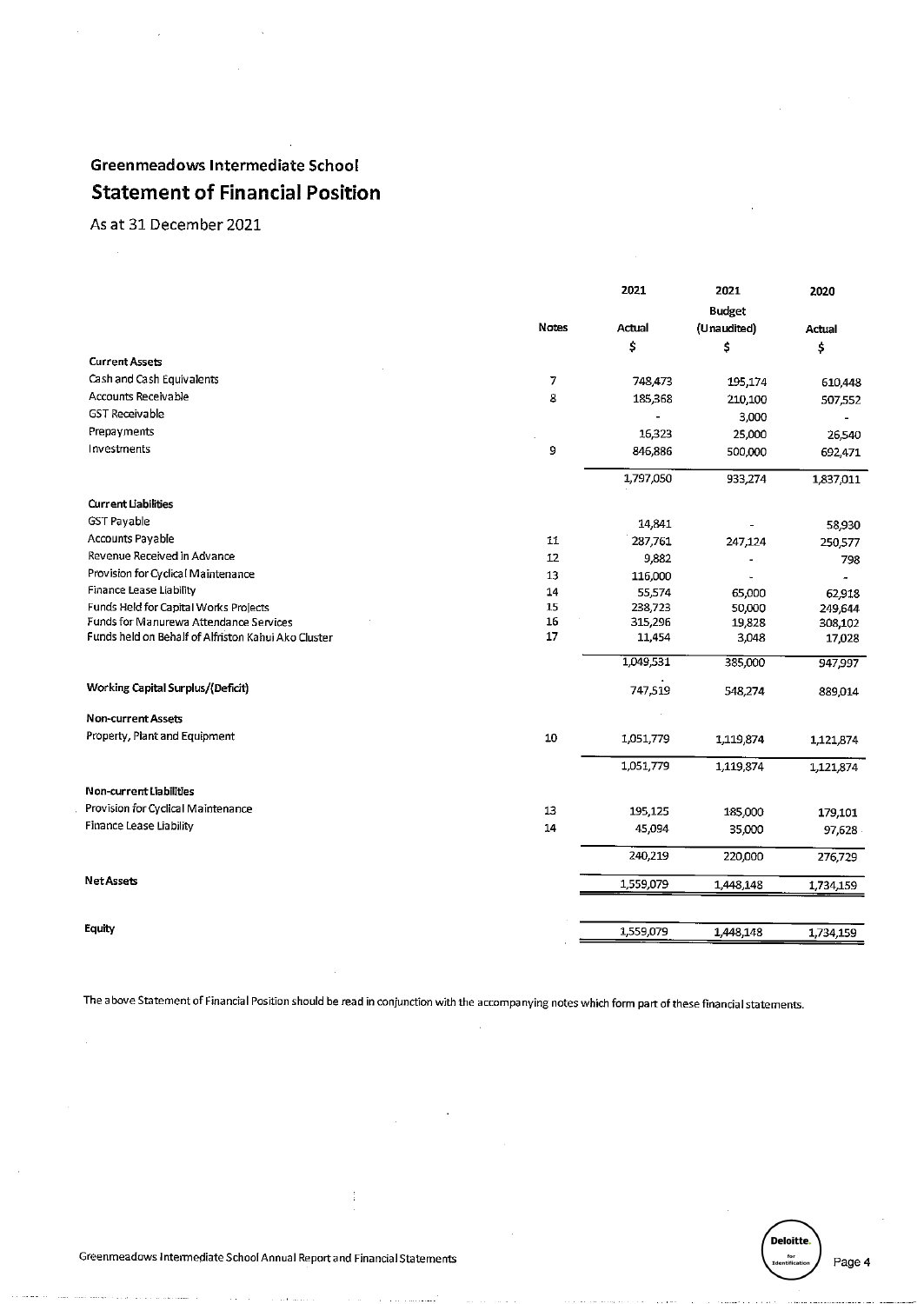# **Greenmeadows Intermediate School Statement of Cash Flows**

# For the year ended 31 December 2021

|                                                          |      | 2021       | 2021<br><b>Budget</b>  | 2020               |
|----------------------------------------------------------|------|------------|------------------------|--------------------|
|                                                          | Note | Actual     | (Unaudited)            | Actual             |
|                                                          |      | \$         | \$                     | \$                 |
| Cash flows from Operating Activities                     |      |            |                        |                    |
| <b>Government Grants</b>                                 |      | 1,081,224  | 992,754                | 1,221,137          |
| Locally Raised Funds                                     |      | 181,075    | 447,855                | (127, 894)         |
| Goods and Services Tax (net)                             |      | (44,089)   | (61,930)               | 63,770             |
| Payments to Employees                                    |      | (469,061)  | (461,854)              | (419,365)          |
| Payments to Suppliers                                    |      | (551, 411) | (738,917)              | (552,327)          |
| <b>Interest Paid</b>                                     |      | (11,845)   | (15,205)               | (22, 912)          |
| Interest Received                                        |      | 8,356      | 19,996                 | 16,295             |
| Net cash from Operating Activities                       |      | 194,249    | 182,699                | 178.704            |
| Cash flows from Investing Activities                     |      |            |                        |                    |
| Purchase of Property Plant & Equipment (and Intangibles) |      | (161, 223) | (228,000)              | (256, 948)         |
| Purchase of Investments                                  |      | (154, 415) |                        | (13,775)           |
| Proceeds from Sale of Investments                        |      |            | 192,471                |                    |
| Net cash to Investing Activities                         |      | (315, 638) | (35, 529)              | (270, 723)         |
| Cash flows from Financing Activities                     |      |            |                        |                    |
| Furniture and Equipment Grant                            |      | 20,336     |                        |                    |
| <b>Finance Lease Payments</b>                            |      | (53, 686)  |                        |                    |
| Funds Administered on Behalf of Third Parties            |      | 258,350    | (60.546)<br>(302, 254) | (50,069)           |
| Funds Held for Capital Works Projects                    |      | 34,414     | (199, 644)             | 312,827<br>178,238 |
| Net cash from/(to) Financing Activities                  |      | 259,414    | (562, 444)             | 440,996            |
|                                                          |      |            |                        |                    |
| Net increase/(decrease) in cash and cash equivalents     |      | 138,025    | (415, 274)             | 348,977            |
| Cash and cash equivalents at the beginning of the year   | 7    | 610,448    | 610,448                | 261,471            |
| Cash and cash equivalents at the end of the year         | 7    | 748,473    | 195,174                | 610,448            |
|                                                          |      |            |                        |                    |

The statement of cash flows records only those cash flows directly within the control of the School. This means centrally funded teachers' salaries and the use of land and buildings grant and expense have been excluded.

The above Statement of Cash Flows should be read in conjunction with the accompanying notes which form part of these financial statements.

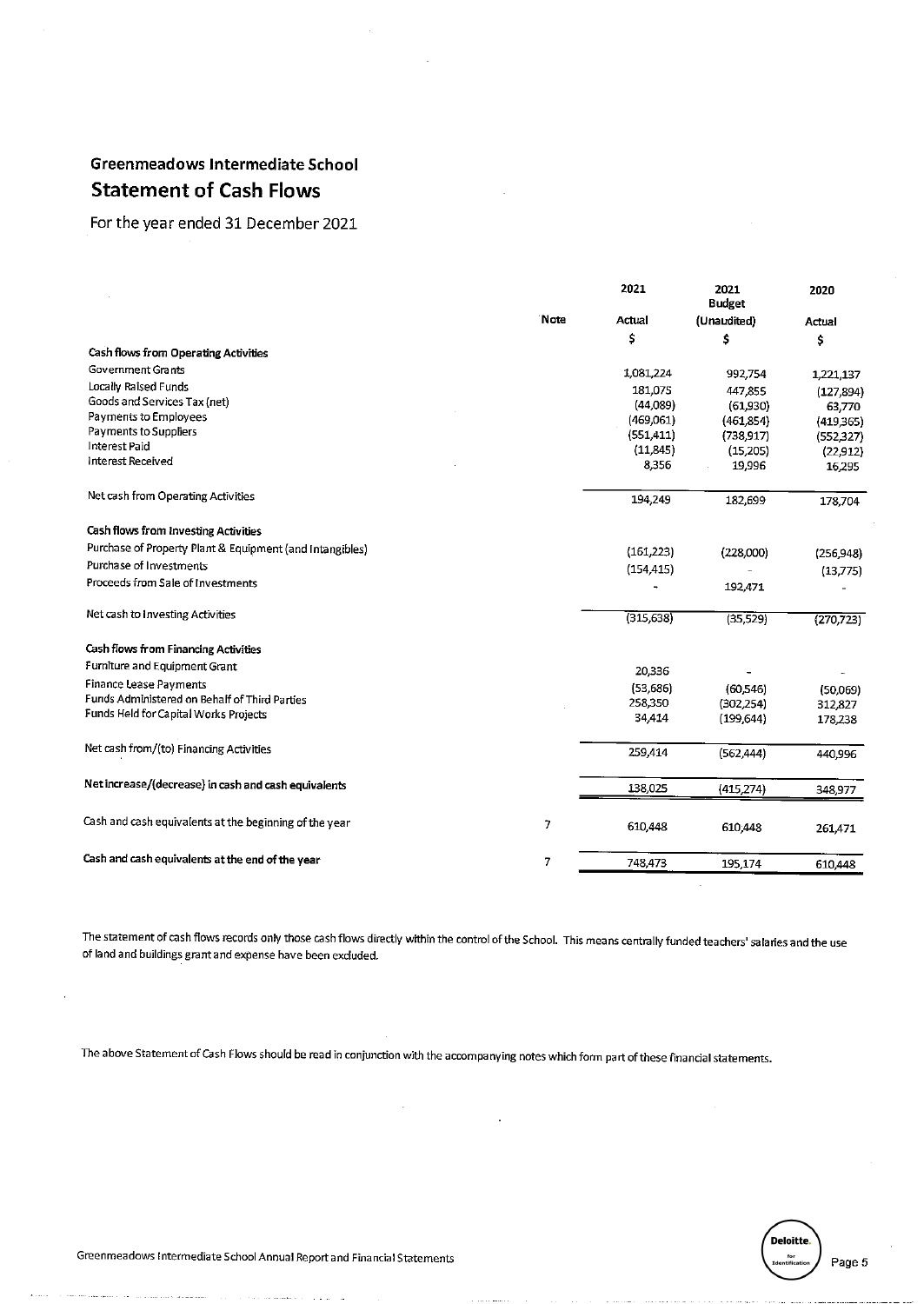# **Notes to the Financial Statements**

For the year ended 31 December 2021

## 1. Statement of Accounting Policies

## **Reporting Entity**

Greenmeadows Intermediate School (the School) is a Crown entity as specified in the Crown Entities Act 2004 and a school as described in the Education and Training Act 2020. The Board of Trustees (the Board) is of the view that the School is a public benefit entity for financial reporting purposes.

# **Basis of Preparation**

## **Reporting Period**

The financial reports have been prepared for the period 1 January 2021 to 31 December 2021 and in accordance with the requirements of the Education and Training Act 2020.

#### **Basis of Preparation**

The financial statements have been prepared on a going concern basis, and the accounting policies have been consistently applied throughout the period.

#### **Financial Reporting Standards Applied**

The Education and Training Act 2020 requires the School, as a Crown entity, to prepare financial statements in accordance with generally accepted accounting practice. The financial statements have been prepared in accordance with generally accepted accounting practice in New Zealand, applying Public Sector Public Benefit Entity (PBE) Standards Reduced Disclosure Regime as appropriate to public benefit entities that qualify for Tier 2 reporting. The School is considered a Public Benefit Entity as it meets the criteria specified as "having a primary objective to provide goods and/or services for community or social benefit and where any equity has been provided with a view to supporting that primary objective rather than for financial return to equity holders".

#### PBE Accounting Standards Reduced Disclosure Regime

The School qualifies for Tier 2 as the school is not publicly accountable and is not considered large as it falls below the expenditure threshold of \$30 million per year. All relevant reduced disclosure concessions have been taken.

## **Measurement Base**

The financial statements are prepared on the historical cost basis unless otherwise noted in a specific accounting policy.

# **Presentation Currency**

These financial statements are presented in New Zealand dollars, rounded to the nearest dollar.

#### **Specific Accounting Policies**

The accounting policies used in the preparation of these financial statements are set out below.

#### **Critical Accounting Estimates And Assumptions**

The preparation of financial statements requires management to make judgements, estimates and assumptions that affect the application of accounting policies and the reported amounts of assets, liabilities, revenue and expenses. Actual results may differ from these estimates.

Estimates and underlying assumptions are reviewed on an ongoing basis. Revisions to accounting estimates are recognised in the period in which the estimate is revised and in any future periods affected.

#### Cyclical maintenance

A school recognises its obligation to maintain the Ministry's buildings in a good state of repair as a provision of cyclical maintenance. This provision relates mainly to the painting of the school buildings. The estimate is based on the school's long term maintenance plan which is prepared as part of its 10 Year Property Planning process. During the year, the Board assesses the reasonableness of its 10 Year Property Plan on which the provision is based. Cyclical maintenance is disclosed at note 13.

# Useful lives of property, plant and equipment

The School reviews the estimated useful lives of property, plant and equipment at the end of each reporting date. The School believes that the estimated useful lives of the property, plant and equipment as disclosed in the significant accounting policies are appropriate to the nature of the property, plant and equipment at reporting date. Property, plant and equipment is disclosed at note 10.



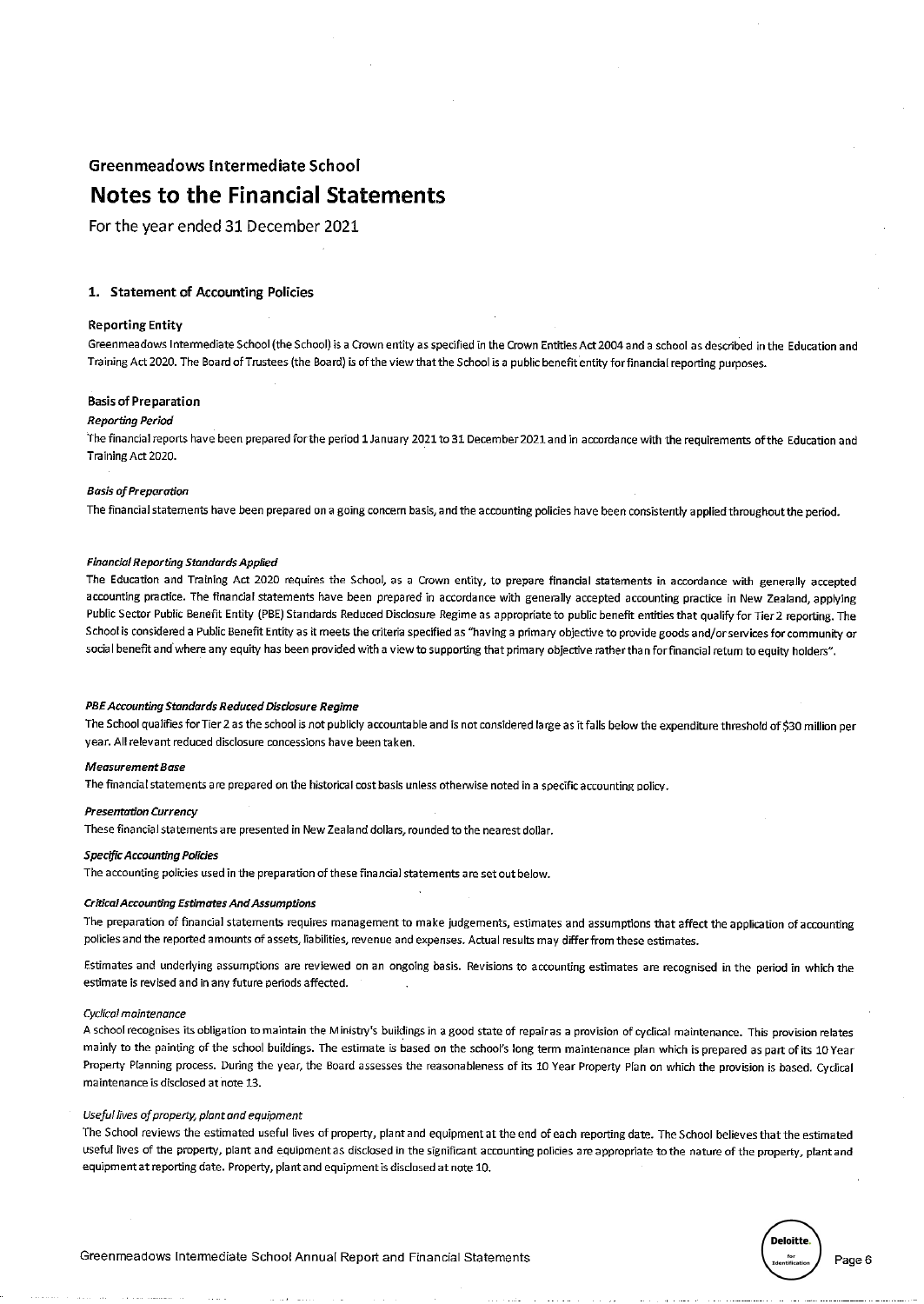# Notes to the Financial Statements (cont.)

For the year ended 31 December 2021

# Critical Judgements in applying accounting policies

Management has exercised the following critical judgements in applying accounting policies:

#### Classification of leases

Determining whether a lease is a finance lease or an operating lease requires judgement as to whether the lease transfers substantially all the risks and rewards of ownership to the school. Judgement is required on various aspects that include, but are not limited to, the fair value of the leased asset, the economic life of the leased asset, whether or not to include renewal options in the lease term, and determining an appropriate discount rate to calculate the present value of the minimum lease payments. Classification as a finance lease means the asset is recognised in the statement of financial position as property, plant, and equipment, whereas for an operating lease no such asset is recognised.

#### Recognition of grants

The School reviews the grants monies received at the end of each reporting period and whether any require a provision to carry forward amounts unspent. The School believes all grants received have been appropriately recognised as a liability if required. Government grants are disclosed at note 2.

#### **Revenue Recognition**

#### **Government Grants**

The School receives funding from the Ministry of Education. The following are the main types of funding that the School receives.

Operational grants are recorded as revenue when the School has the rights to the funding, which is in the year that the funding is received.

Teachers salaries grants are recorded as revenue when the School has the rights to the funding in the salary period they relate to. The grants are not received in cash by the School and are paid directly to teachers by the Ministry of Education.

The property from which the School operates is owned by the Crown and managed by the Ministry of Education on behalf of the Crown. These are not received in cash by the School as they equate to the deemed expense for using the land and buildings which are owned by the Crown. The School's use of the land and buildings as occupant is based on a property occupancy document as gazetted by the Ministry. The expense is based on an assumed market rental yield on the value of land and buildings as used for rating purposes.

This is a non-cash revenue that is offset by a non-cash expense. The use of land and buildings grants and associated expenditure are recorded in the period the School uses the land and buildings.

#### **Other Grants**

Other grants are recorded as revenue when the School has the rights to the funding, unless there are unfulfilled conditions attached to the grant, in which case the amount relating to the unfulfilled conditions is recognised as a liability and released to revenue as the conditions are fulfilled.

#### **Donations, Gifts and Bequests**

Donations, gifts and bequests are recorded as revenue when their receipt is formally acknowledged by the School.

## **Interest Revenue**

Interest Revenue earned on cash and cash equivalents and investments is recorded as revenue in the period it is eamed.

## **Operating Lease Payments**

Payments made under operating leases are recognised in the Statement of Comprehensive Revenue and Expense on a straight line basis over the term of the lease.

#### **Finance Lease Payments**

Finance lease payments are apportioned between the finance charge and the reduction of the outstanding liability. The finance charge is allocated to each period during the lease term on an effective interest basis.

Page 7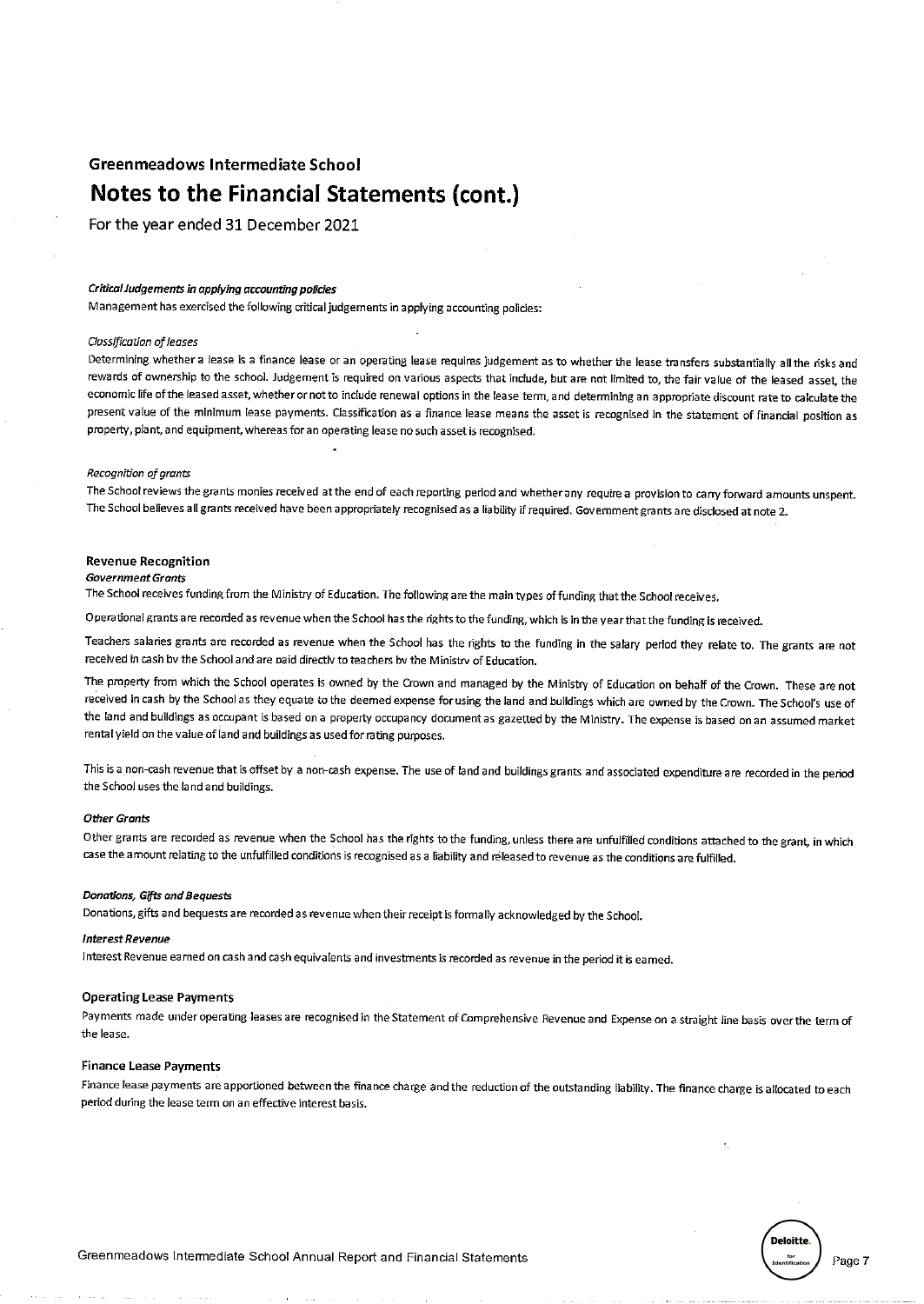# Notes to the Financial Statements (cont.)

For the year ended 31 December 2021

#### **Cash and Cash Equivalents**

Cash and cash equivalents include cash on hand, bank balances, deposits held at call with banks, and other short term highly liquid investments with original maturities of 90 days or less, and bank overdrafts. The carrying amount of cash and cash equivalents represent fair value.

# **Accounts Receivable**

Short-term receivables are recorded at the amount due, less an allowance for credit losses (uncollectable debts). The schools receivables are largely made up of funding from the Ministry of Education, therefore the level of uncollectable debts is not considered to be material. However, short term receivables are written off when there is no reasonable expectation of recovery.

## Inventories

Inventories are consumable items held for sale and comprise of stationery and school uniforms. They are stated at the lower of cost and net realisable value. Cost is determined on a first in, first out basis. Net realisable value is the estimated selling price in the ordinary course of activities less the estimated costs necessary to make the sale. Any write down from cost to net realisable value is recorded as an expense in the Statement of Comprehensive Revenue and Expense in the period of the write down.

#### Investments

Bank term deposits are initially measured at the amount invested. Interest is subsequently accrued and added to the investment balance. A loss allowance for expected credit losses is recognised if the estimated loss allowance is not trivial.

## Property, Plant and Equipment

Land and buildings owned by the Crown are excluded from these financial statements. The Board's use of the land and buildings as 'occupant' is based on a property occupancy document.

Improvements to buildings owned by the Crown are recorded at cost, less accumulated depreciation and impairment losses.

Property, plant and equipment are recorded at cost or, in the case of donated assets, fair value at the date of receipt, less accumulated depreciation and impairment losses. Cost or fair value as the case may be, includes those costs that relate directly to bringing the asset to the location where it will be used and making sure it is in the appropriate condition for its intended use.

Gains and losses on disposals (i.e. sold or given away) are determined by comparing the proceeds received with the carrying amounts (i.e. the book value). The gain or loss arising from the disposal of an item of property, plant and equipment is recognised in the Statement of Comprehensive Revenue and Expense.

#### **Finance Leases**

A finance lease transfers to the lessee substantially all the risks and rewards incidental to ownership of an asset, whether or not title is eventually transferred. At the start of the lease term, finance leases are recognised as assets and liabilities in the statement of financial position at the lower of the fair value of the leased asset or the present value of the minimum lease payments. The finance charge is charged to the surplus or deficit over the lease period so as to produce a constant periodic rate of interest on the remaining balance of the liability. The amount recognised as an asset is depreciated over its useful life. If there is no reasonable certainty whether the school will obtain ownership at the end of the lease term, the asset is fully depreciated over the shorter of the lease term and its useful life.

#### Depreciation

Property, plant and equipment except for library resources are depreciated over their estimated useful lives on a straight line basis. Library resources are depreciated on a diminishing value basis. Depreciation of all assets is reported in the Statement of Comprehensive Revenue and Expense.

The estimated useful lives of the assets are: Building improvements to Crown owned assets Furniture and equipment Information and communication technology Leased assets held under a Finance Lease Library resources

40 years 5-10 years 3 years Term of lease 8 vears



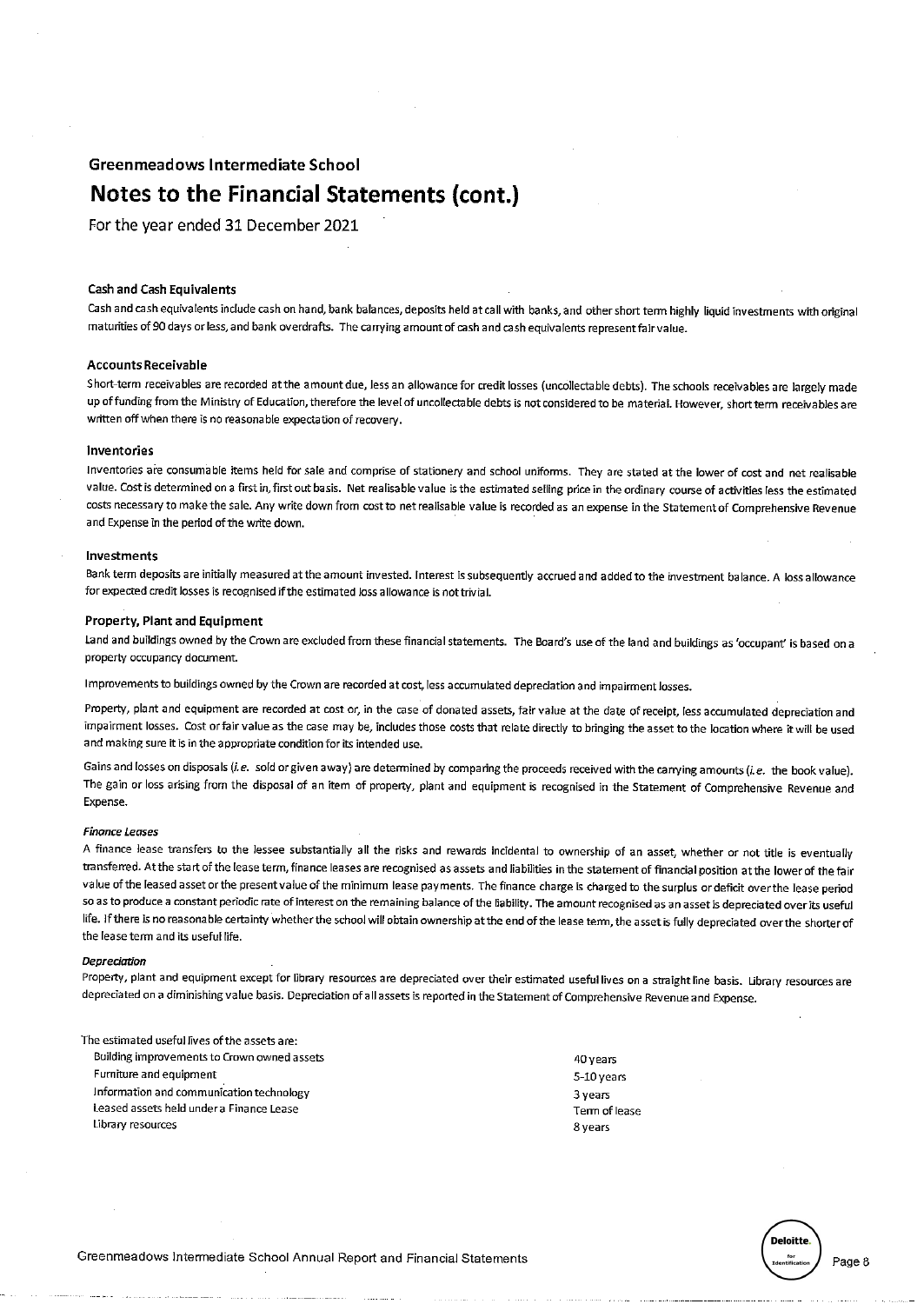# Notes to the Financial Statements (cont.)

For the year ended 31 December 2021

#### Impairment of property, plant, and equipment

The School does not hold any cash generating assets. Assets are considered cash generating where their primary objective is to generate a commercial return.

## Non cash generating assets

Property, plant, and equipment held at cost that have a finite useful life are reviewed for impairment whenever events or changes in circumstances indicate that the carrying amount may not be recoverable. An impairment loss is recognised for the amount by which the asset's carrying amount exceeds its recoverable service amount. The recoverable service amount is the higher of an asset's fair value less costs to sell and value in use.

Value in use is determined using an approach based on either a depreciated replacement cost approach, restoration cost approach, or a service units approach. The most appropriate approach used to measure value in use depends on the nature of the impairment and availability of information.

If an asset's carrying amount exceeds its recoverable service amount, the asset is regarded as impaired and the carrying amount is written down to the recoverable amount. The total impairment loss is recognised in the surplus or deficit.

The reversal of an impairment loss is recognised in the surplus or deficit.

## **Accounts Pavable**

Accounts Payable represents liabilities for goods and services provided to the School prior to the end of the financial year which are unpaid. Accounts Payable are recorded at the amount of cash required to settle those liabilities. The amounts are unsecured and are usually paid within 30 days of recognition.

## **Employee Entitlements**

## Short-term employee entitlements

Employee benefits that are due to be settled within 12 months after the end of the period in which the employee renders the related service are measured based on accrued entitlements at current rates of pay. These include salaries and wages accrued up to balance date, and also annual leave earned, by non teaching staff, to but not yet taken at balance date.

#### Long-term employee entitiements

Employee benefits that are not expected to be settled wholly before twelve months after the end of the reporting period in which the employee provides the related service, such as retirement and long service leave, have been calculated on an actuarial basis.

The calculations are based on the likely future entitlements accruing to employees, based on years of service, years to entitlement, the likelihood that employees will reach the point of entitlement, and contractual entitlement information, and the present value of the estimated future cash flows.

#### Revenue Received in Advance

Revenue received in advance relates to grants received where there are unfulfilled obligations for the School to provide services in the future. The fees are recorded as revenue as the obligations are fulfilled and the fees earned.

The School holds sufficient funds to enable the refund of unearned fees in relation to this revenue received in advance, should the School be unable to provide the services to which they relate.

Page 9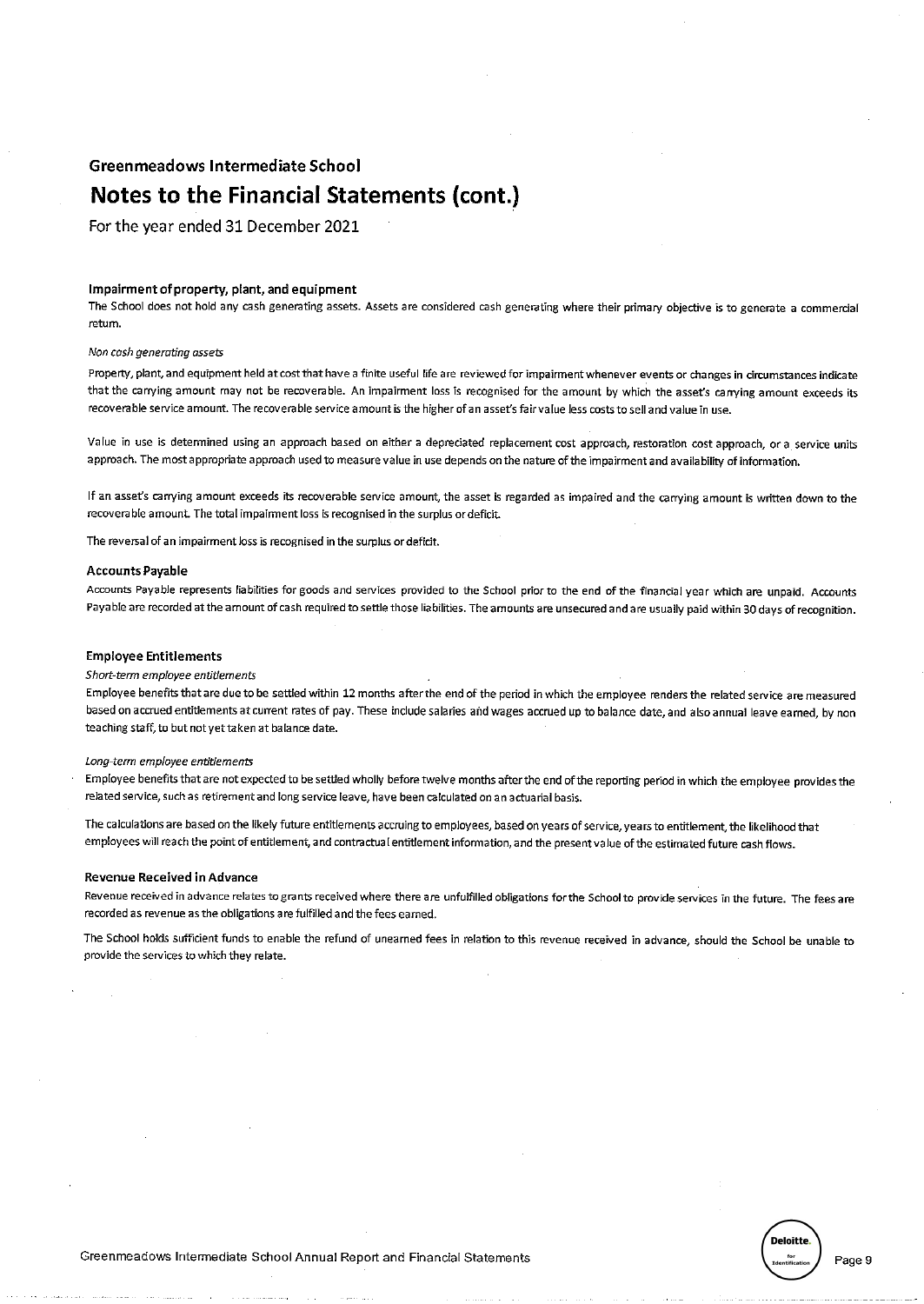# Notes to the Financial Statements (cont.)

For the year ended 31 December 2021

## **Shared Funds**

Shared Funds are held on behalf of a cluster of participating schools as agreed with the Ministry of Education. The cluster of schools operate activities outside of the School's control. These amounts are not recorded in the Statement of Comprehensive Revenue and Expense. The School holds sufficient funds to enable the funds to be used for their intended purpose.

## Provision for Cyclical Maintenance

The property from which the School operates is owned by the Crown, and is vested in the Ministry. The Ministry has gazetted a property occupancy document that sets out the Board's property maintenance responsibilities. The Board is responsible for maintaining the land, buildings and other facilities on the School site in a state of good order and repair.

Cyclical maintenance, which involves painting the interior and exterior of the School, makes up the most significant part of the Board's responsibilities outside day-to-day maintenance. The provision is a reasonable estimate, based on an up to date 10 Year Property Plan (10YPP) or another appropriate source of evidence.

## **Financial Instruments**

The School's financial assets comprise cash and cash equivalents, accounts receivable, and investments. All of these financial assets, except for investments that are shares, are categorised as 'financial assets measured at amortised cost' for accounting purposes in accordance with financial reporting standards.

Investments that are shares are categorised as 'financial assets at fair value through other comprehensive revenue and expense' for accounting purposes in accordance with financial reporting standards.

The School's financial liabilities comprise accounts payable and finance lease liability. All of these financial liabilities are categorised as 'financial liabilities measured at amortised cost' for accounting purposes in accordance with financial reporting standards.

## **Goods and Services Tax (GST)**

The financial statements have been prepared on a GST exclusive basis, with the exception of accounts receivable and accounts payable which are stated as GST inclusive.

The net amount of GST paid to, or received from, the IRD, including the GST relating to investing and financing activities, is classified as a net operating cash flow in the Statement of Cash Flows.

Commitments and contingencies are disclosed exclusive of GST.

#### **Budget Figures**

The budget figures are extracted from the School budget that was approved by the Board.

## Services Received In-Kind

From time to time the School receives services in-kind, including the time of volunteers. The School has elected not to recognise services received in kind in the Statement of Comprehensive Revenue and Expense.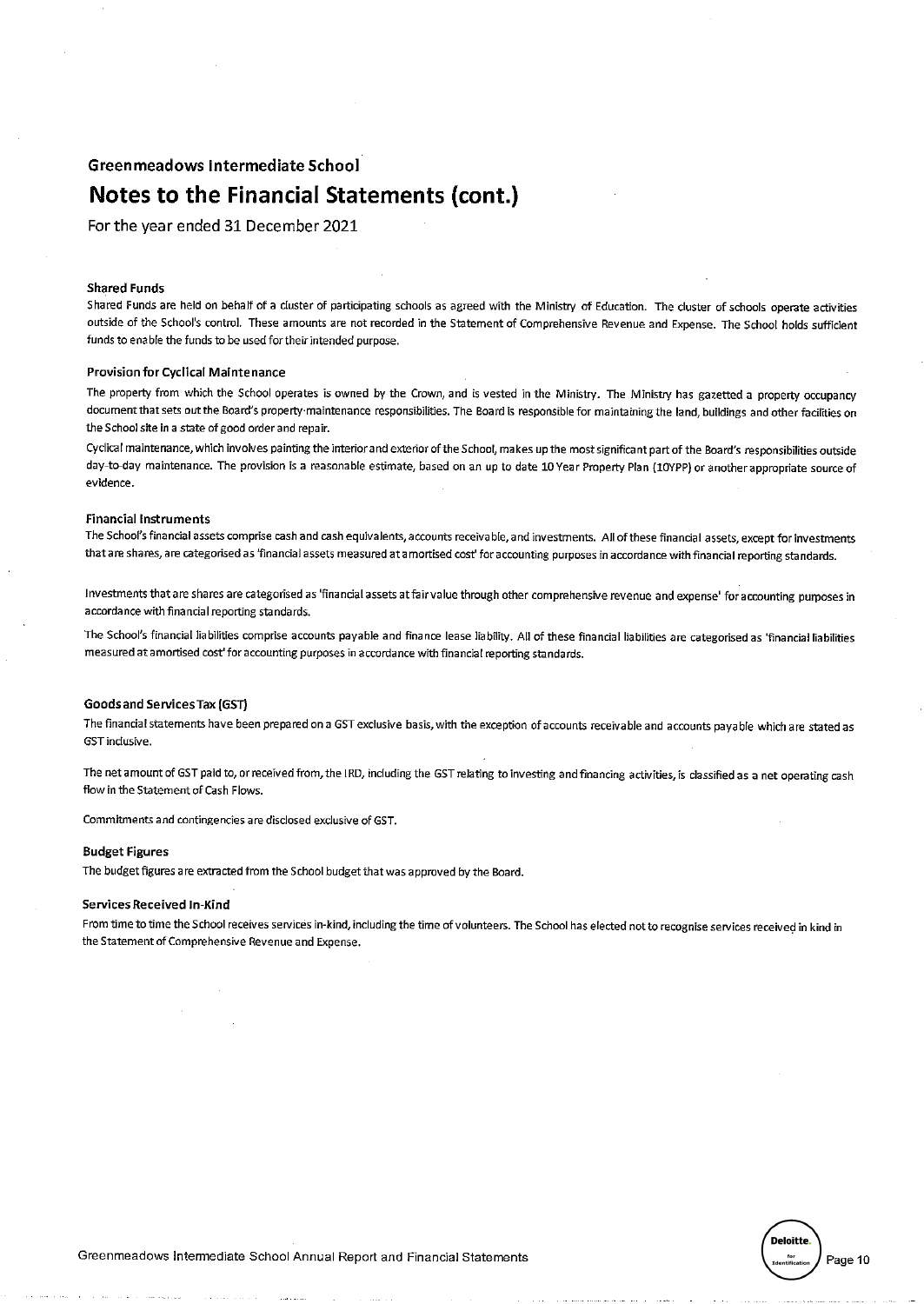# Notes to the Financial Statements (cont.)

For the year ended 31 December 2021

# 2 Government Grants

|                                                 | 2021      | 2021           | 2020      |
|-------------------------------------------------|-----------|----------------|-----------|
|                                                 |           | <b>Budget</b>  |           |
|                                                 | Actual    | (Unaudited)    | Actual    |
| Operational Grants                              | 990.012   | 900,881        | 1,031,359 |
| Teachers' Salaries Grants                       | 2,131,951 | 1,805,222      | 2,165,737 |
| Use of Land and Buildings Grants                | 697.180   | 1,010,139      | 1,023,097 |
| Resource Teachers Learning and Behaviour Grants | 5.937     |                |           |
| Other MoE Grants                                | 358,426   | 112,017        | 180,897   |
| Other Government Grants                         | 7,186     | $\blacksquare$ | 16,651    |
|                                                 | 4,190,692 | 3,828,259      | 4,417,741 |

The School has opted in to the donations scheme for this year. Total amount received was \$65,250. (2020: \$67,950 was received)

# 3 Locally Raised Funds

Local funds raised within the School's community are made up of:

|                                                              | 2021    | 2021          | 2020   |
|--------------------------------------------------------------|---------|---------------|--------|
|                                                              |         | <b>Budget</b> |        |
|                                                              | Actual  | (Unaudited)   | Actual |
| Revenue                                                      | \$      | \$            | \$     |
| Donations & Bequests                                         | 2.133   |               | 715    |
| Curriculum related activities - purchase of goods & services | 57,180  | 74,700        | 21,385 |
| Trading                                                      | 51,909  | 50,000        | 59,695 |
| Fundraising & Community Grants                               | 13,881  | 25,000        | 1,765  |
|                                                              | 125,103 | 149,700       | 83,560 |
| <b>Expenses</b>                                              |         |               |        |
| Extra Curricular Activities Costs                            | 7,620   | 24,700        | 10,449 |
| Trading                                                      | 58,388  | 42,195        | 50,499 |
| Fundraising and Community Grant Costs                        |         | 4,000         |        |
|                                                              | 66,008  | 70,895        | 60,948 |
| Surplus/ (Deficit) for the year Locally Raised Funds         | 59,095  | 78,805        | 22,612 |
|                                                              |         |               |        |

# 4 Learning Resources

|                                          | 2021      | 2021          | 2020      |
|------------------------------------------|-----------|---------------|-----------|
|                                          |           | <b>Budget</b> |           |
|                                          | Actual    | (Unaudited)   | Actual    |
|                                          | \$        | \$            | \$        |
| Curricular                               | 170,914   | 206,173       | 100,305   |
| Equipment Repairs                        | 1,153     | 2,000         | 739       |
| Information and Communication Technology | 13,929    | 22,000        | 19,934    |
| Library Resources                        | 803       | 1,500         | 1,268     |
| Employee Benefits - Salaries             | 2,464,146 | 2,133,222     | 2.474.349 |
| Staff Development                        | 63,605    | 104,300       | 70,852    |
|                                          | 2,714,550 | 2,469,195     | 2.667.447 |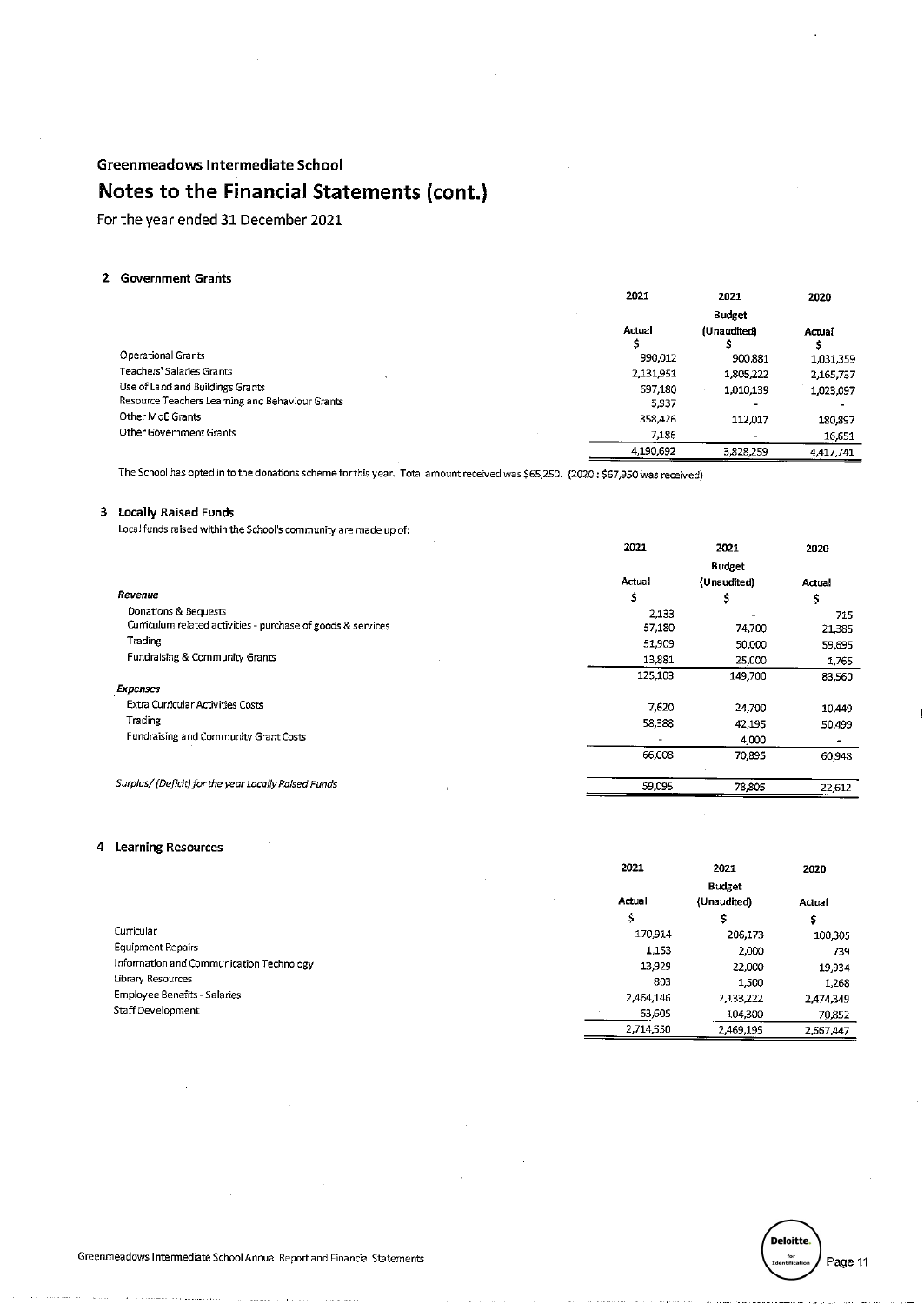# Notes to the Financial Statements (cont.)

For the year ended 31 December 2021

# 5 Administration

|                                                | 2021        | 2021             | 2020         |
|------------------------------------------------|-------------|------------------|--------------|
|                                                |             | <b>Budget</b>    |              |
|                                                | Actual<br>Ş | (Unaudited)<br>s | Actual<br>\$ |
| Audit Fee                                      | 6.171       | 6.786            | 5,850        |
| Board Fees                                     | 3,415       | 4,500            | 4,459        |
| <b>Board Expenses</b>                          | 13,187      | 33,000           | 32,676       |
| Communication                                  | 10,390      | 12,600           | 7,660        |
| Consumables                                    | 9,524       | 5,000            | 3,975        |
| Other                                          | 290,191     | 39,800           | 38,088       |
| <b>Employee Benefits - Salaries</b>            | 87,332      | 91,500           | 92,629       |
| Insurance                                      | 7,549       | 9,200            | 9,211        |
| Service Providers, Contractors and Consultancy | 14.682      | 14,000           | 14,376       |
|                                                | 442,441     | 216,386          | 208,924      |

# 6 Property

| . <b>.</b>                          |           |               |           |
|-------------------------------------|-----------|---------------|-----------|
|                                     | 2021      | 2021          | 2020      |
|                                     |           | <b>Budget</b> |           |
|                                     | Actual    | (Unaudited)   | Actual    |
|                                     | \$        | Ś             | \$        |
| Caretaking and Cleaning Consumables | 10,531    | 12,500        | 13,195    |
| Consultancy and Contract Services   | 89,144    | 94,000        | 88,181    |
| Cyclical Maintenance Expense        | 132,024   | 40,000        | 37.014    |
| Grounds                             | 5,376     | 15,650        | 7,328     |
| Heat, Light and Water               | 21,505    | 27,000        | 27,892    |
| Repairs and Maintenance             | 34,756    | 27,000        | 44,620    |
| Use of Land and Buildings           | 697,180   | 1,010,139     | 1,023,097 |
| Security                            | 6,692     | 6,000         | 6,069     |
| <b>Employee Benefits - Salaries</b> | 50,906    | 50,000        | 50,708    |
|                                     | 1.048.114 | 1,282,289     | 1.298.104 |

In 2021, the Ministry of Education revised the notional rent rate from 8% to 5% to align it with the Government Capital Charge rate. This is considered to be a reasonable proxy for the market rental yield on the value of land and buildings used by schools. Accordingly in 2021, the use of land and buildings figure represents 5% of the school's total property value. Property values are established as part of the nation-wide revaluation exercise that is conducted every 30 June for the Ministry of Education's year-end reporting purposes

## 7 Cash and Cash Equivalents

|                                                       | 2021    | 2021<br>Budget | 2020    |
|-------------------------------------------------------|---------|----------------|---------|
|                                                       | Actual  | (Unaudited)    | Actual  |
| <b>Bank Accounts</b>                                  | 748.473 | 195.174        | 610,448 |
| Cash and cash equivalents for Statement of Cash Flows | 748,473 | 195,174        | 610,448 |

Of the \$748,473 Cash and Cash Equivalents, \$238,723 is held by the School on behalf of the Ministry of Education. These funds have been provided for the Ministry as part of the school's 5 Year Agreement funding for upgrades to the school buildings. The funds are required to be spent in 2022 on Crown owned school buildings.

Of the \$748,473 Cash and Cash Equivalents, \$9,747 of unspent grant funding is held by the School. This funding is subject to restrictions which specify how the grant is required to be spent. If these requirements are not met, the funds will need to be returned.

Of the \$748,473 Cash and Cash Equivalents, \$315,296 is held by the School on behalf of the Manurewa Attendance Service. See note 16 for details of how the funding received for the service has been spent in the year.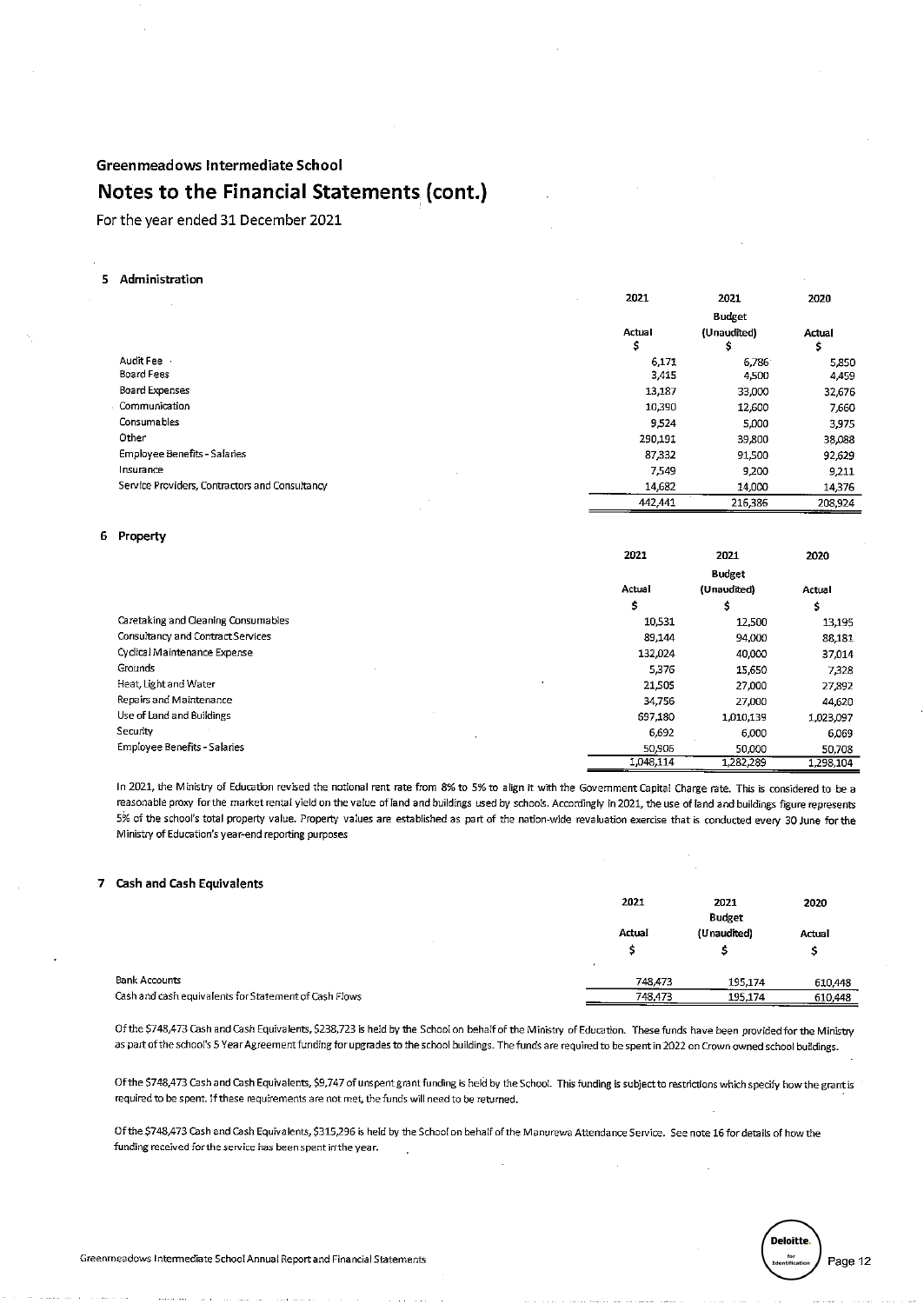# Notes to the Financial Statements (cont.)

For the year ended 31 December 2021

## 8 Accounts Receivable

|                                            | 2021    | 2021        | 2020    |
|--------------------------------------------|---------|-------------|---------|
|                                            |         | Budget      |         |
|                                            | Actual  | (Unaudited) | Actual  |
|                                            | \$      | \$          | \$      |
| Receivables                                | ۰       | 50,000      | 348,953 |
| Interest Receivable                        | 2,292   | 100         | 96      |
| Teacher Salaries Grant Receivable          | 183,076 | 160,000     | 158,503 |
|                                            | 185,368 | 210,100     | 507,552 |
| Receivables from Exchange Transactions     | 2.292   | 50,100      | 349,049 |
| Receivables from Non-Exchange Transactions | 183,076 | 160,000     | 158,503 |
|                                            | 185,368 | 210,100     | 507,552 |
|                                            |         |             |         |

# 9 Investments

The School's investment activities are classified as follows:

|                          | 2021    | 2021          | 2020    |
|--------------------------|---------|---------------|---------|
|                          |         | <b>Budget</b> |         |
|                          | Actual  | (Unaudited)   | Actual  |
| Current Asset            |         |               |         |
| Short-term Bank Deposits | 846 886 | 500,000       | 692,471 |
| Total Investments        | 846 886 | 500,000       | 692.471 |

# 10 Property, Plant and Equipment

|                                             | Opening Balance          |                             |                    |                          |                             |                    |
|---------------------------------------------|--------------------------|-----------------------------|--------------------|--------------------------|-----------------------------|--------------------|
|                                             | (NBV)                    | Additions                   | Disposals          | Impairment               | Depreciation                | Total (NBV)        |
| 2021                                        | s                        | s                           | 5                  | \$                       |                             |                    |
| <b>Buildings</b>                            | 349,492                  | 21,131                      |                    |                          | (20,073)                    | 350,550            |
| Fumiture and Equipment                      | 344,892                  | 17,018                      | (2,977)            |                          | (65, 407)                   | 293,526            |
| Information and Communication Technology    | 260,281                  | 126,245                     | (566)              |                          | (85,298)                    | 300,662            |
| <b>Leased Assets</b>                        | 162,102                  | 3,576                       |                    |                          | (63,577)                    | 102,101            |
| Library Resources                           | 5,107                    | 740                         | (201)              |                          | (706)                       | 4,940              |
| Balance at 31 December 2021                 | 1,121,874                | 168,710                     | (3,744)            |                          | (235,061)                   | <u>1,051,779 </u>  |
|                                             |                          |                             |                    |                          |                             |                    |
|                                             | 2021                     | 2021                        | 2021               | 2020                     | 2020                        | 2020               |
|                                             | <b>Cost or Valuation</b> | Accumulated<br>Depreciation | Net Book Value     | <b>Cost or Valuation</b> | Accumulated<br>Depreciation | Net Book Value     |
|                                             |                          | Ś                           | \$                 | \$                       |                             | Ś                  |
| <b>Buildings</b>                            | 548,134                  | (197,584)                   | 350,550            | 527,003                  | (177, 511)                  | 349,492            |
| Fumiture and Equipment                      | 1,101,505                | (807,979)                   | 293,526            | 1,091,040                | (746, 148)                  | 344,892            |
| Information and Communication Technology    | 902,678                  | (602,016)                   | 300,662            | 819, 283                 | (559,002)                   | 260,281            |
| Leased Assets                               | 380,787                  | (278, 686)                  | 102,101            | 379,961                  | (217,859)                   | 162,102            |
| Library Resources<br>Balance at 31 December | 28,934<br>2,962,038      | (23,994)<br>(1,910,259)     | 4,940<br>1,051,779 | 29,348<br>2,846,635      | (24,241)<br>(1,724,761)     | 5,107<br>1,121,874 |

The net carrying value of equipment held under a finance lease is \$102,101 (2020: \$162,102).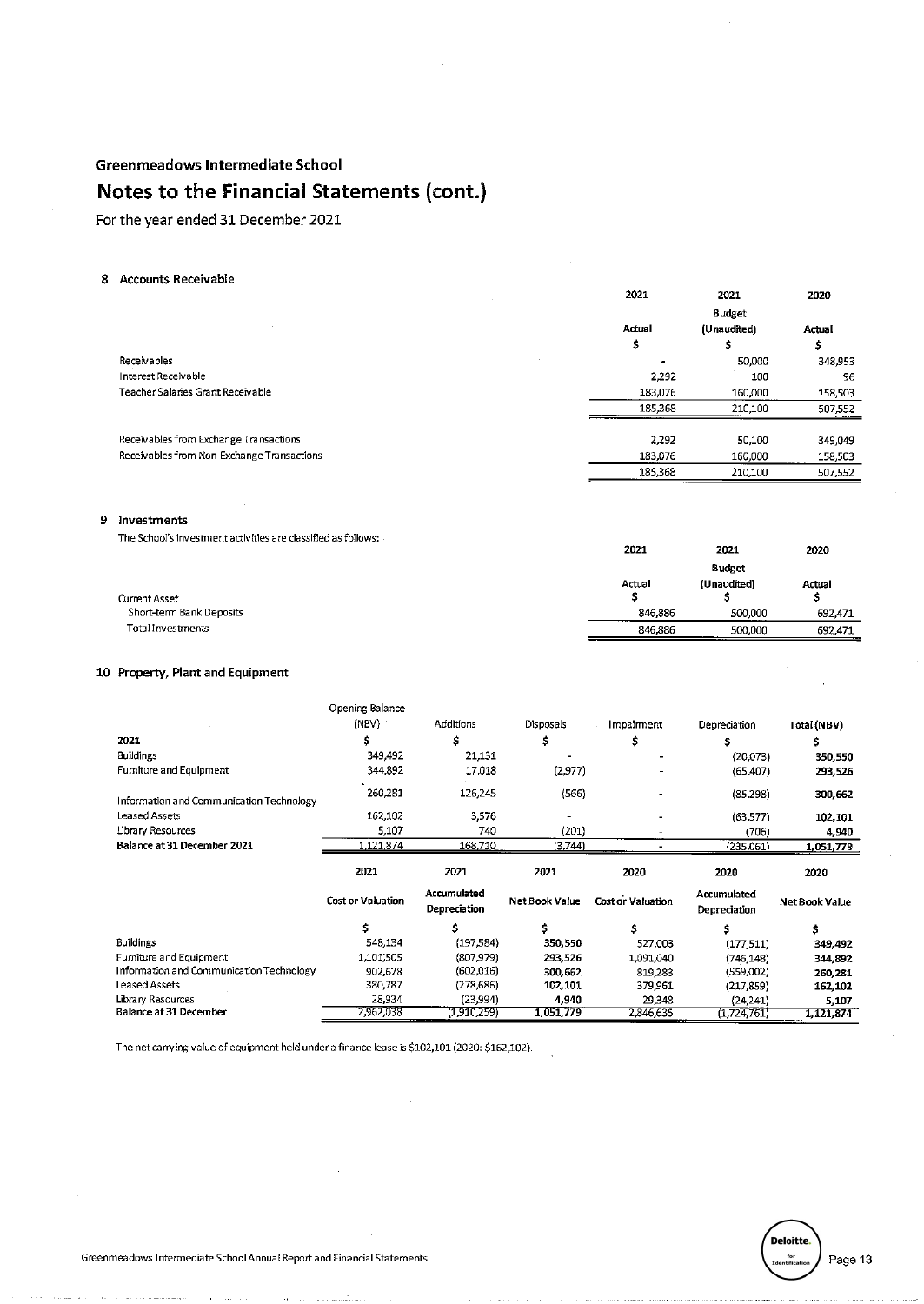For the year ended 31 December 2021

# 11 Accounts Payable

|                                       | 2021    | <b>2021</b>              | <b>ZOZU</b> |
|---------------------------------------|---------|--------------------------|-------------|
|                                       |         | Budget                   |             |
|                                       | Actual  | (Unaudited)              | Actual      |
|                                       | ∍       | s                        | \$          |
| Creditors                             | 59,526  | 45,124                   | 38,142      |
| Accruals                              | 6.742   | 7,000                    | 6,434       |
| <b>Banking Staffing Overuse</b>       | 9.691   | $\overline{\phantom{a}}$ | 20,144      |
| Employee Entitlements - Salaries      | 206.442 | 180,000                  | 172,266     |
| Employee Entitlements - Leave Accrual | 5.360   | 15,000                   | 13,591      |
|                                       | 287.761 | 247,124                  | 250,577     |
|                                       |         |                          |             |
| Payables for Exchange Transactions    | 287,761 | 247,124                  | 250,577     |
|                                       | 287,761 | 247,124                  | 250,577     |
|                                       |         |                          |             |

The carrying value of payables approximates their fair value.

## 12 Revenue Received in Advance

|                                           | 2021          | 2021          | 2020   |
|-------------------------------------------|---------------|---------------|--------|
|                                           |               | <b>Budget</b> |        |
|                                           | <b>Actual</b> | (Unaudited)   | Actual |
|                                           |               |               |        |
| Grants in Advance - Ministry of Education | 9,747         | $\sim$        |        |
| Other Revenue in Advance                  | 135           | $\sim$        | 798    |
|                                           | 0.222         | $\sim$        | 702    |

# 13 Provision for Cyclical Maintenance

|                                                      | 2021        | 2021        | 2020    |
|------------------------------------------------------|-------------|-------------|---------|
|                                                      |             | Budget      |         |
|                                                      | Actual<br>э | (Unaudited) | Actual  |
| Provision at the Start of the Year                   | 179.101     | 179.101     | 138,870 |
| Increase/(decrease) to the Provision During the Year | 132.024     | 40,000      | 37,014  |
| Use of the Provision During the Year                 |             | (34, 101)   | 3,217   |
| Provision at the End of the Year                     | 311.125     | 185,000     | 179,101 |
| Cyclical Maintenance - Current                       | 116,000     |             |         |
| Cyclical Maintenance - Term                          | 195.125     | 185,000     | 179,101 |
|                                                      | 311.125     | 185,000     | 179,101 |



Page 14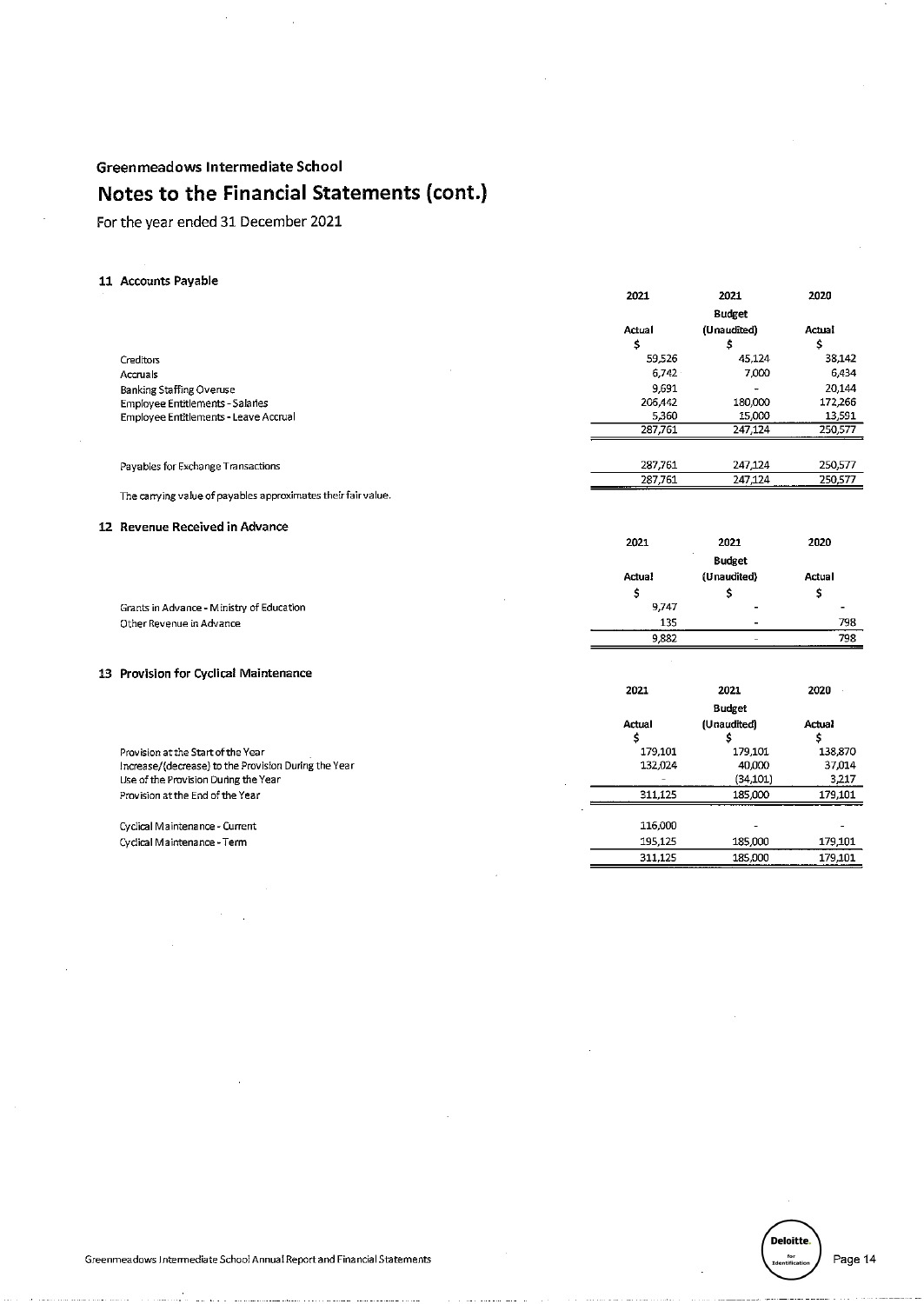For the year ended 31 December 2021

# 14 Finance Lease Liability

The school has entered into a number of finance lease agreements for xxxxxx. Minimum lease payments payable (includes interest portion):

|                                                  | 2021    | 2021        | 2020      |
|--------------------------------------------------|---------|-------------|-----------|
|                                                  |         | Budget      |           |
|                                                  | Actual  | (Unaudited) | Actual    |
|                                                  | \$      | s           | \$        |
| No Later than One Year                           | 62.569  | 65,000      | 75,034    |
| Later than One Year and no Later than Five Years | 47,131  | 35,000      | 106,293   |
| <b>Future Finance Charges</b>                    | (9,032) |             | (20, 781) |
|                                                  | 100,668 | 100,000     | 160,546   |
|                                                  |         |             |           |
| Represented by                                   |         |             |           |
| Finance lease liability - Current                | 55574   | 65.000      | 62,918    |
| Finance lease liability - Term                   | 45,094  | 35.000      | 97,628    |
|                                                  | 100.668 | 100,000     | 160,546   |

These funds relate to arrangements where the school is acting as an agent. These amounts are not revenue or expenditure of the school and therefore are not included in the Statement of Comprehensive Revenue and Expense.

# 15 Funds Held for Capital Works Projects

During the year the school received and applied funding from the Ministry of Education for the following capital works projects:

|                                 |             |                 |           |          | <b>BOT Contribution/</b> |                 |
|---------------------------------|-------------|-----------------|-----------|----------|--------------------------|-----------------|
|                                 |             | Opening         | Receipts  |          | (Write-off to            | Closing         |
|                                 | 2021        | <b>Balances</b> | from MoE  | Payments | <b>R&amp;M)</b>          | <b>Balances</b> |
|                                 |             | e<br>э          |           |          |                          |                 |
| SIP Court Canopy                | in progress | 196,284         | <b>1</b>  | 27.844   |                          | 168,440         |
| SIP Staff Kitchen               | Completed   | 53,360          | <b>**</b> | 67.626   | (17,013)                 | 2,747           |
| Staffroom Leaks                 | Completed   | -               | 55,970    | 42.120   | -                        | 13,850          |
| Block 1 Interior Toilet Upgrade | Completed   | $\bullet$       | 32.892    | 29.953   | -                        | 2,939           |
| Staffroom Toilets Stage 2       | In progress |                 | 68.582    | 17.835   |                          | 50.747          |
| Totals                          |             | 249,644         | 157,444   | 185,378  | (17,013)                 | 238,723         |

Represented by:

Funds Held on Behalf of the Ministry of Education Funds Due from the Ministry of Education

| х. |
|----|
|    |

238,723

|                        |             |                          |          | <b>BOT Contribution/</b> |                          |                 |  |
|------------------------|-------------|--------------------------|----------|--------------------------|--------------------------|-----------------|--|
|                        | 2020        | Opening                  | Receipts |                          | (Write-off to            | Closing         |  |
|                        |             | <b>Balances</b>          | from MoE | Payments                 | <b>R&amp;M)</b>          | <b>Balances</b> |  |
|                        |             |                          |          |                          |                          |                 |  |
| Block 3 Multiplacement | Completed   | 71,406                   | 7.086    | 78.492                   | $\overline{\phantom{0}}$ |                 |  |
| SIP Court Canopy       | in progress | $\overline{\phantom{a}}$ | 196,284  | -                        | $\overline{\phantom{a}}$ | 196.284         |  |
| SIP Staff Kitchen      | In progress |                          | 53,360   |                          | $\overline{\phantom{0}}$ | 53.360          |  |
| Totals                 |             | 71,406                   | 256,730  | 78 492                   | -                        | 249.544         |  |

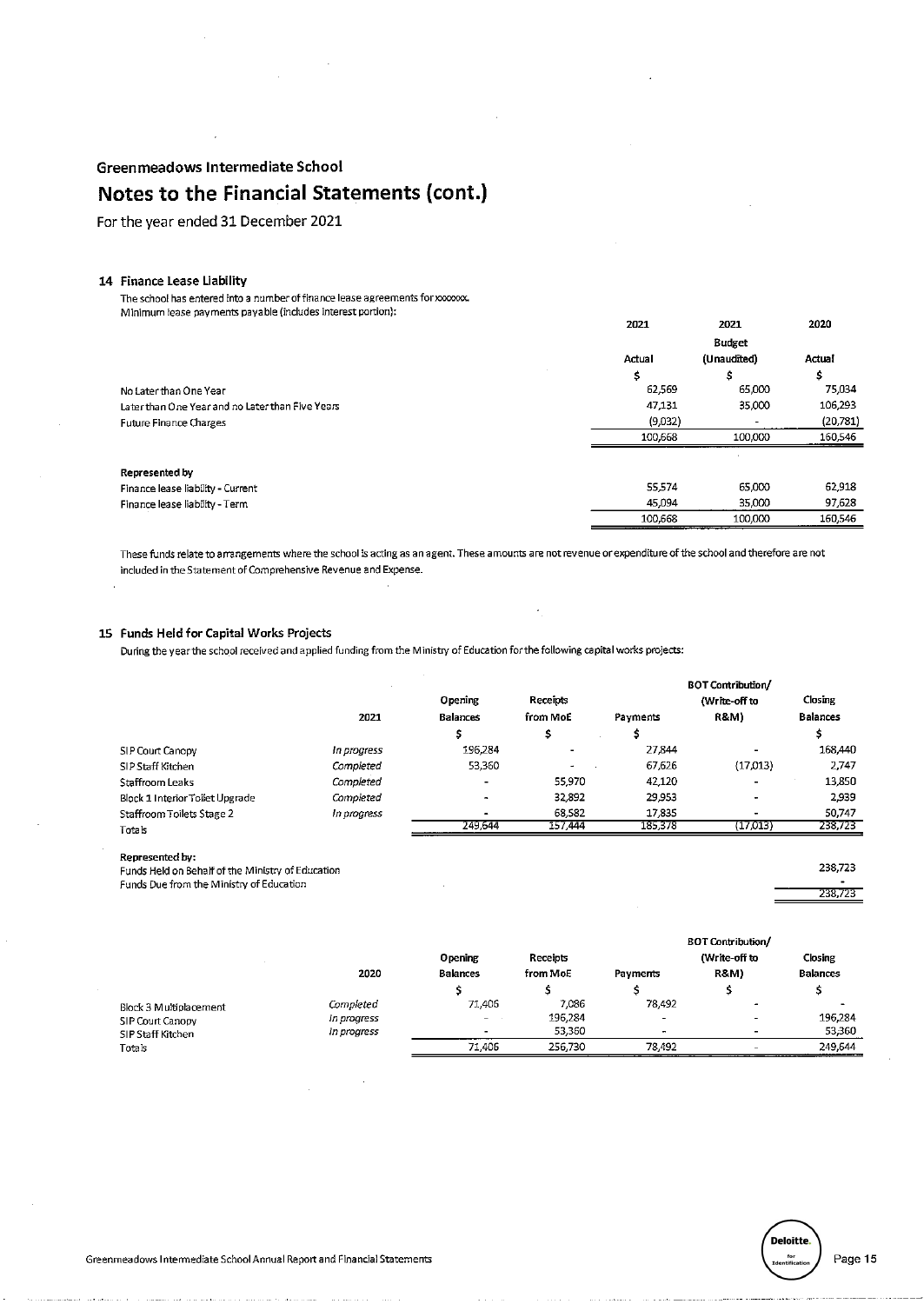For the year ended 31 December 2021

## 16 Funds for Manurewa Attendance Services

Greenmeadows Intermediate School is the lead school funded by the Ministry of Education to provide the services of Attendance to its cluster of schools.

|                                     | 2021    | 2021          | 2020    |
|-------------------------------------|---------|---------------|---------|
|                                     |         | <b>Budget</b> |         |
|                                     | Actual  | (Unaudited)   | Actual  |
|                                     | \$      | \$            | \$      |
| Funds held at beginning of the year | 308,102 | -             |         |
| Revenue                             |         |               |         |
| Administration Grant                | 259,924 | 437,000       | 478,355 |
|                                     | 259,924 | 437,000       | 478,355 |
| Total funds available               | 568,026 | 437,000       | 478,355 |
| Expenses                            |         |               |         |
| Employee Benefit - Salaries         | 232,134 | 348,500       | 123,464 |
| Administration                      | 15,795  | 29,580        | 8,180   |
| Travel                              | 4,801   | 39,092        | 38,609  |
|                                     | 252,730 | 417,172       | 170,253 |
| Funds Held at Year End              | 315,296 | 19,828        | 308,102 |

### 17 Funds held on Behalf of Alfriston Kahui Ako Cluster

Greenmeadows Intermediate School is the lead school and holds the funds on behalf of the Alfriston Kahui Ako cluster, a group of schools funded by the Ministry.

|                                      | 2021   | 2021        | 2020   |
|--------------------------------------|--------|-------------|--------|
|                                      |        | Budget      |        |
|                                      | Actual | (Unaudited) | Actual |
|                                      |        |             |        |
| Funds Held at Beginning of the Year  | 17,028 | 11,548      | 12,303 |
| Funds Received from Cluster Members  | 29,400 | 31,000      | 21,022 |
| Funds Received from MoE              |        | ۰           | 14.150 |
| Funds Spent on Behalf of the Cluster | 34.974 | 39,500      | 30,447 |
| Funds Held at Year End               | 11.454 | 3.048       | 17,028 |
|                                      |        |             |        |

#### 18 Related Party Transactions

The School is a controlled entity of the Crown, and the Crown provides the major source of revenue to the school. The school enters into transactions with other entities also controlled by the Crown, such as government departments, state-owned enterprises and other Crown entities. Transactions with these entities are not disclosed as they occur on terms and conditions no more or less favourable than those that it is reasonable to expect the school would have adopted if dealing with that entity at arm's length.

Related party disclosures have not been made for transactions with related parties that are within a normal supplier or client/recipient relationship on terms and condition no more or less favourable than those that it is reasonable to expect the school would have adopted in dealing with the party at arm's length in the same circumstances. Further, transactions with other government agencies (for example, Government departments and Crown entities) are not disclosed as related party transactions when they are consistent with the normal operating arrangements between government agencies and undertaken on the normal terms and conditions for such transactions.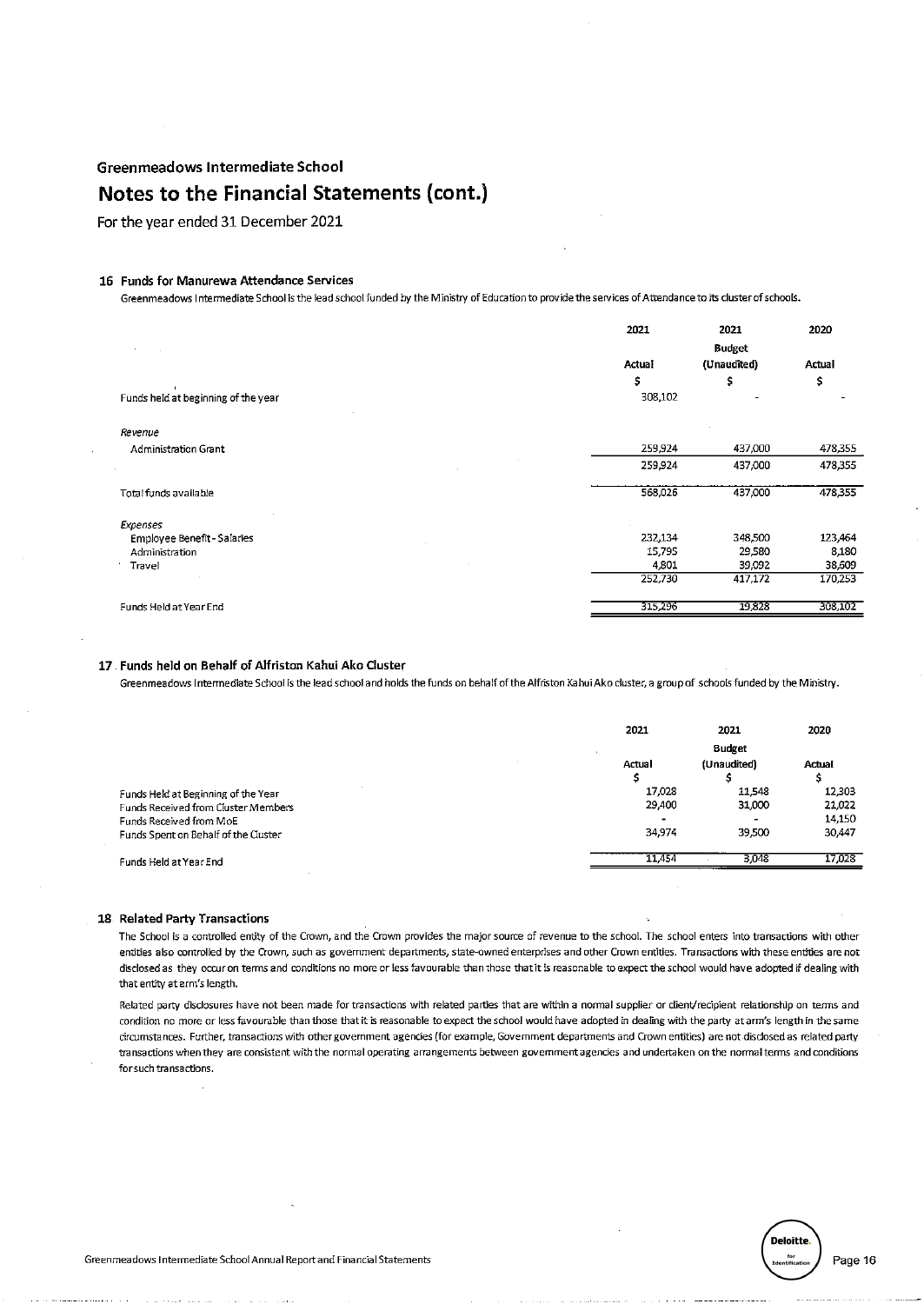# Notes to the Financial Statements (cont.)

For the year ended 31 December 2021

## 19 Remuneration

Key management personnel compensation

Key management personnel of the School include all Board Members, Principal, Deputy Principals and Heads of Departments.

|                                             | 2021<br>Actual | 2020<br>Actual<br>\$ |
|---------------------------------------------|----------------|----------------------|
| ٠                                           |                |                      |
| Board Members                               |                |                      |
| Remuneration                                | 3,415          | 4,459                |
| Leadership Team                             |                |                      |
| Remuneration                                | 526,538        | 496,670              |
| Full-time equivalent members                | 4.00           | 4.00                 |
| Total key management personnel remuneration | 529,953        | 501,129              |
| Total full-time equivalent personnel        | 4.00           | 4.00                 |

There are six members of the Board excluding the Principal. The Board had held eight full meetings of the Board in the year. The Board also has Finance (one member excluding the Principal) and Property (two members excluding the Principal) that meet twice a term and termly respectively. As well as these regular meetings, including preparation time, the Chair and other Board members have also been involved in ad hoc meetings to consider student welfare matters including stand downs, suspensions, and other disciplinary matters.

## Principal

The total value of remuneration paid or payable to the Principal was in the following bands:

|                                                  | 2021<br>Actual           | 2020<br>Actual |
|--------------------------------------------------|--------------------------|----------------|
| Salaries and Other Short-term Employee Benefits: | \$000                    | \$000          |
| Salary and Other Payments                        | 190-200                  | 170 180        |
| Benefits and Other Emoluments                    | $5 - 10$                 | $0 - 5$        |
| Termination Benefits                             | $\overline{\phantom{0}}$ | $\sim$         |

#### Other Employees

The number of other employees with remuneration greater than \$100,000 was in the following bands:

|                                                                                      | Remuneration<br>\$000 | 2021<br><b>FTE Number</b> | 2020<br>FTE Number |
|--------------------------------------------------------------------------------------|-----------------------|---------------------------|--------------------|
|                                                                                      | 120-130               |                           | -                  |
|                                                                                      | 110-120               |                           |                    |
|                                                                                      | 100-110               |                           |                    |
|                                                                                      |                       |                           |                    |
| The disclosure for 'Other Employees' does not include remuneration of the Principal. |                       |                           |                    |

#### 20 Contingencies

There are no contingent liabilities (except as noted below) and no contingent assets as at 31 December 2021.

(Contingent liabilities and assets as at 31 December 2020: nil)

#### Holidays Act Compliance - schools payroll

The Ministry of Education performs payroll processing and payments on behalf of school boards of trustees, through payroll service provider Education Payroll Limited.

The Ministry's review of the schools sector payroll to ensure compliance with the Holidays Act 2003 is ongoing. Final calculations and potential impact on any specific individual will not be known until further detailed analysis and solutions have been completed.

To the extent that any obligation cannot reasonably be quantified at 31 December 2021, a contingent liability for the school may exist.

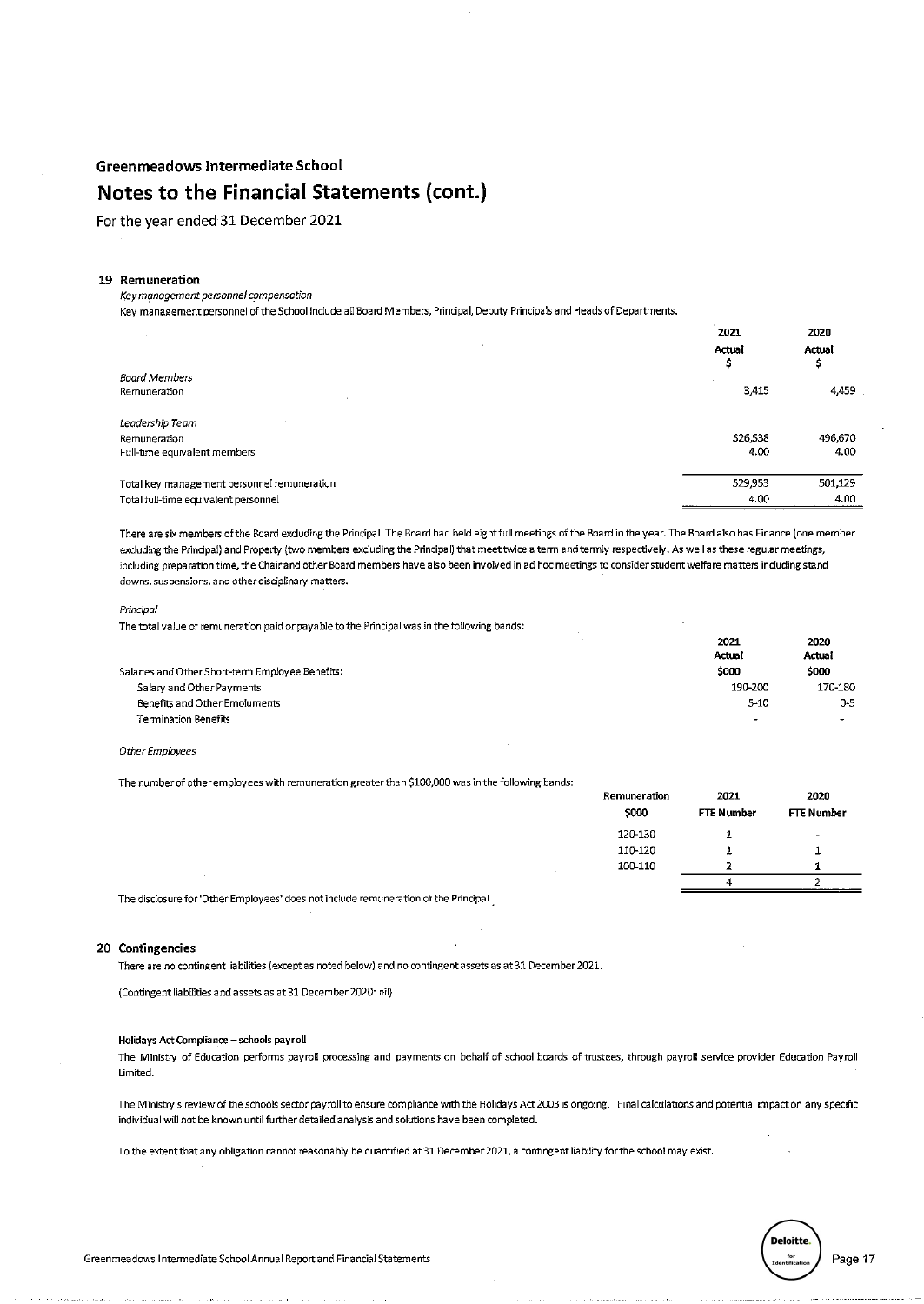# Notes to the Financial Statements (cont.)

For the year ended 31 December 2021

# 21 Commitments

# (a) Capital Commitments

As at 31 December 2021 the Board has entered into contract agreements for capital works as follows:

(a) \$182,740 contract for a Court Canopy to be completed in 2022, which is fully funded by the Ministry of Education. \$196,284 has been received (which also includes consultant and consent fees), of which \$27,844 has been spent on the project to balance date.

(b) \$62,820 contract for Staffroom Toilets Upgrade Stage 2 to be completed in 2022, which is fully funded by the Ministry of Education. \$68,582 has been received (which includes consultant fees), of which \$17,835 has been spent on the project to balance date.

(Capital commitments as at 31 December 2020: nil)

#### (b) Operating Commitments

As at 31 December 2021 the Board has not entered into new contracts.

(Operating commitments as at 31 December 2020: nil)

## 22 Financial Instruments

The carrying amount of financial assets and ilabilities in each of the financial instrument categories are as follows:

|                                                        | 2021      | 2021          | 2020      |
|--------------------------------------------------------|-----------|---------------|-----------|
|                                                        |           | <b>Budget</b> |           |
|                                                        | Actual    | (Unaudited)   | Actual    |
| Financial assets measured at amortised cost            | \$        | 5             | \$        |
| Cash and Cash Equivalents                              | 748,473   | 195.174       | 610.448   |
| Receivables                                            | 185.368   | 210.100       | 507,552   |
| Investments - Term Deposits                            | 846,886   | 500,000       | 692,471   |
| Total Financial assets measured at amortised cost      | 1,780,727 | 905.274       | 1,810,471 |
|                                                        |           |               |           |
| Financial liabilities measured at amortised cost       |           |               |           |
| Payables                                               | 287,761   | 247.124       | 250.577   |
| <b>Finance Leases</b>                                  | 100.668   | 100,000       | 160.546   |
| Total Financial Liabilities Measured at Amortised Cost | 388.429   | 347,124       | 411.123   |
|                                                        |           |               |           |

## 23 Events After Balance Date

There were no significant events after the balance date that impact these financial statements.

# 24 Comparatives

There have been a number of prior period comparatives which have been reclassified to make disclosure consistent with the current year.



Page 18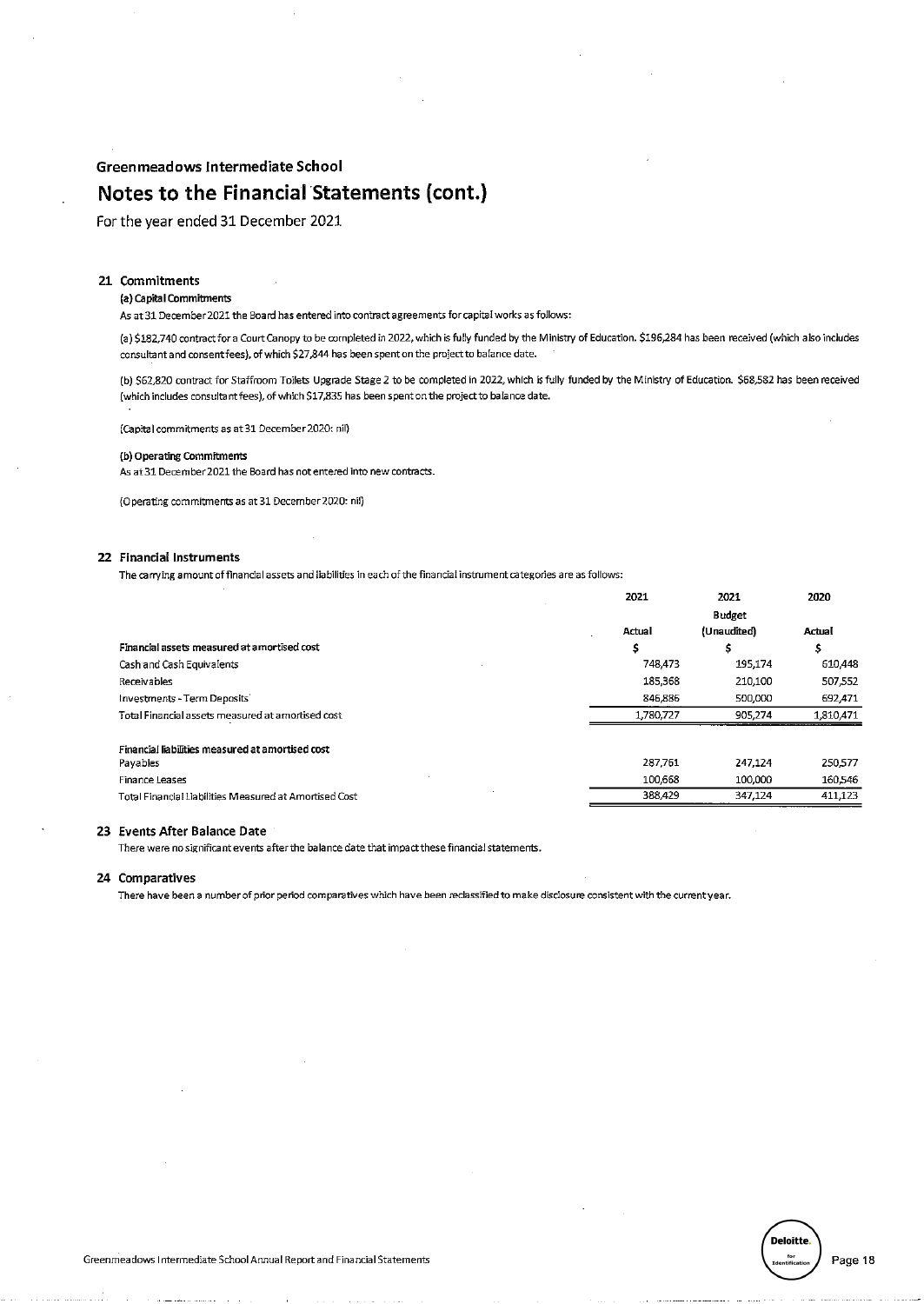For the year ended 31 December 2021

## 25 COVID 19 Pandemic on going implications

#### **Impact of Covid-19**

During 2021 the country moved between alert levels. During February and March 2021 Auckland was placed into alert levels 3 and 2 and other parts of the country moved into alert level 2.

Towards the end of August 2021, the entire country moved to alert level 4, with a move to alert level 3 and 2 for everyone outside the Auckland region three weeks later. While Auckland has remained in alert level 3 for a prolonged period of time the Northland and Waikato regions have also returned to alert level 3 restrictions during this period.

#### Impact on operations

Schools have been required to continue adapting to remote and online learning practices when physical attendance is unable to occur in alert level 4 and 3. Schools continue to receive funding from the Te Tāhuhu o te Mātauranga | Ministry to Education, even while closed.

However, the ongoing interruptions resulting from the moves in alert levels have impacted schools in various ways which potentially will negatively affect the operations and services of the school. We describe below the possible effects on the school that we have identified, resulting from the ongoing impacts of the COVID-19 alert level changes.

#### Reduction in locally raised funds

Under alert levels 4,3, and 2 the school's ability to undertake fund raising events in the community and/or collect donations or other contributions from parents, may have been compromised. Costs already incurred arranging future events may not be recoverable.

#### Increased Remote learning additional costs

Under alert levels 4 and 3 ensuring that students have the ability to undertake remote or distance learning often incurs additional costs in the supply of materials and devices to students to enable alternative methods of curriculum delivery.

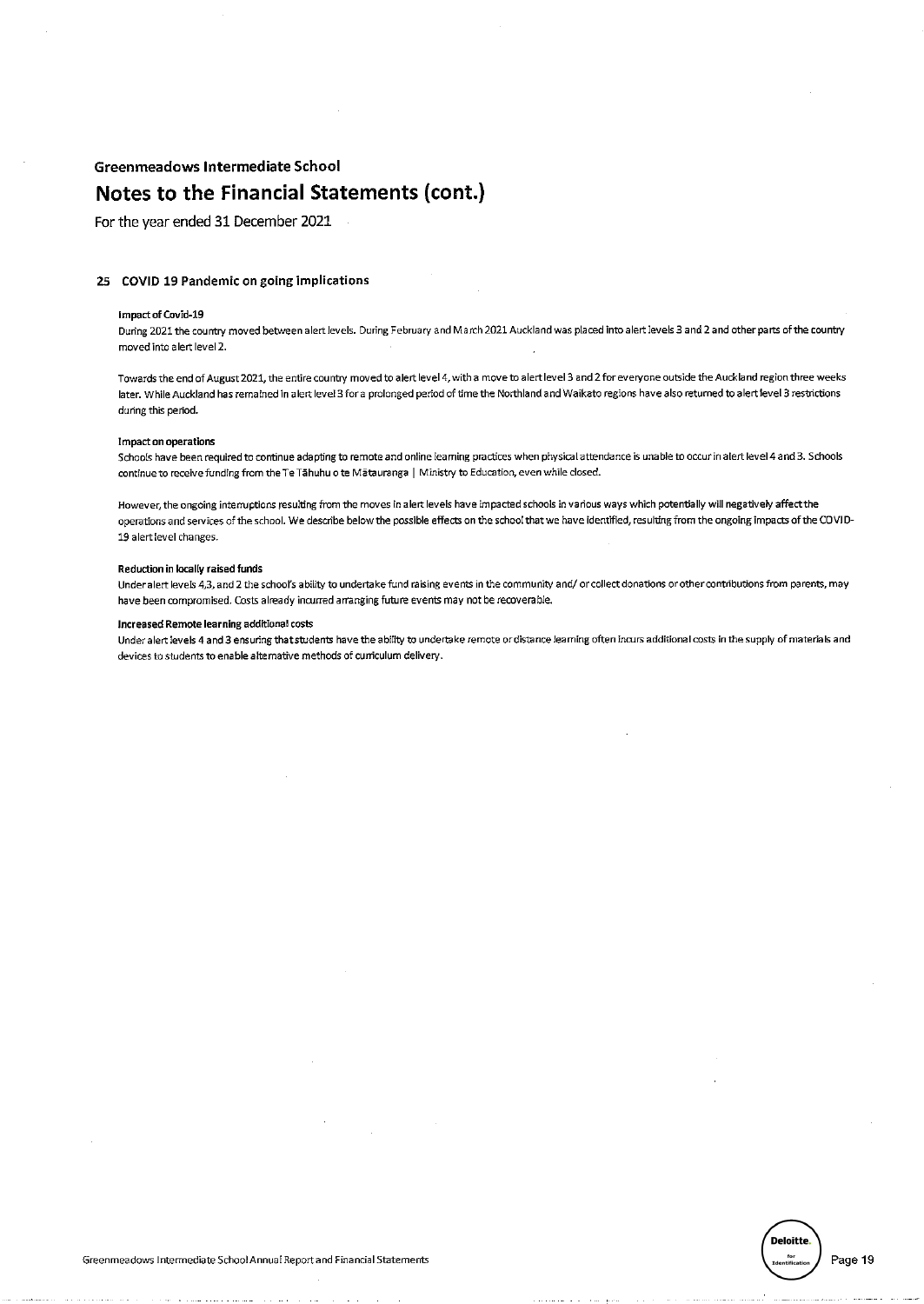# Deloitte.

# INDEPENDENT AUDITOR'S REPORT

# TO THE READERS OF GREENMEADOWS INTERMEDIATE SCHOOL'S FINANCIAL STATEMENTS FOR THE YEAR ENDED 31 DECEMBER 2021

The Auditor-General is the auditor of Greenmeadows Intermediate School (the School). The Auditor-General has appointed me, Matt Laing, using the staff and resources of Deloitte Limited, to carry out the audit of the financial statements of the School on his behalf.

# Opinion

We have audited the financial statements of the School on pages 2 to 19, that comprise the statement of financial position as at 31 December 2021, the statement of comprehensive revenue and expense, statement of changes in net assets/equity and statement of cash flows for the year ended on that date, and the notes to the financial statements that include accounting policies and other explanatory information.

In our opinion the financial statements of the School:

- present fairly, in all material respects:
	- o its financial position as at 31 December 2021 and
	- o its financial performance and cash flows for the year then ended; and
- comply with generally accepted accounting practice in New Zealand in accordance with Public Sector Public Benefit Entity Standards, Reduced Disclosure Regime.

Our audit was completed on 31 May 2022. This is the date at which our opinion is expressed.

The basis for our opinion is explained below. In addition, we outline the responsibilities of the Board and our responsibilities relating to the financial statements, we comment on other information, and we explain our independence.

# Basis for our opinion

We carried out our audit in accordance with the Auditor-General's Auditing Standards, which incorporate the Professional and Ethical Standards and the International Standards on Auditing (New Zealand) issued by the New Zealand Auditing and Assurance Standards Board. Our responsibilities under those standards are further described in the Responsibilities of the auditor section of our report.

We have fulfilled our responsibilities in accordance with the Auditor-General's Auditing Standards.

We believe that the audit evidence we have obtained is sufficient and appropriate to provide a basis for our opinion.

# Responsibilities of the Board for the financial statements

The Board is responsible on behalf of the School for preparing financial statements that are fairly presented and that comply with generally accepted accounting practice in New Zealand.

The Board is responsible for such internal control as it determines is necessary to enable it to prepare financial statements that are free from material misstatement, whether due to fraud or error.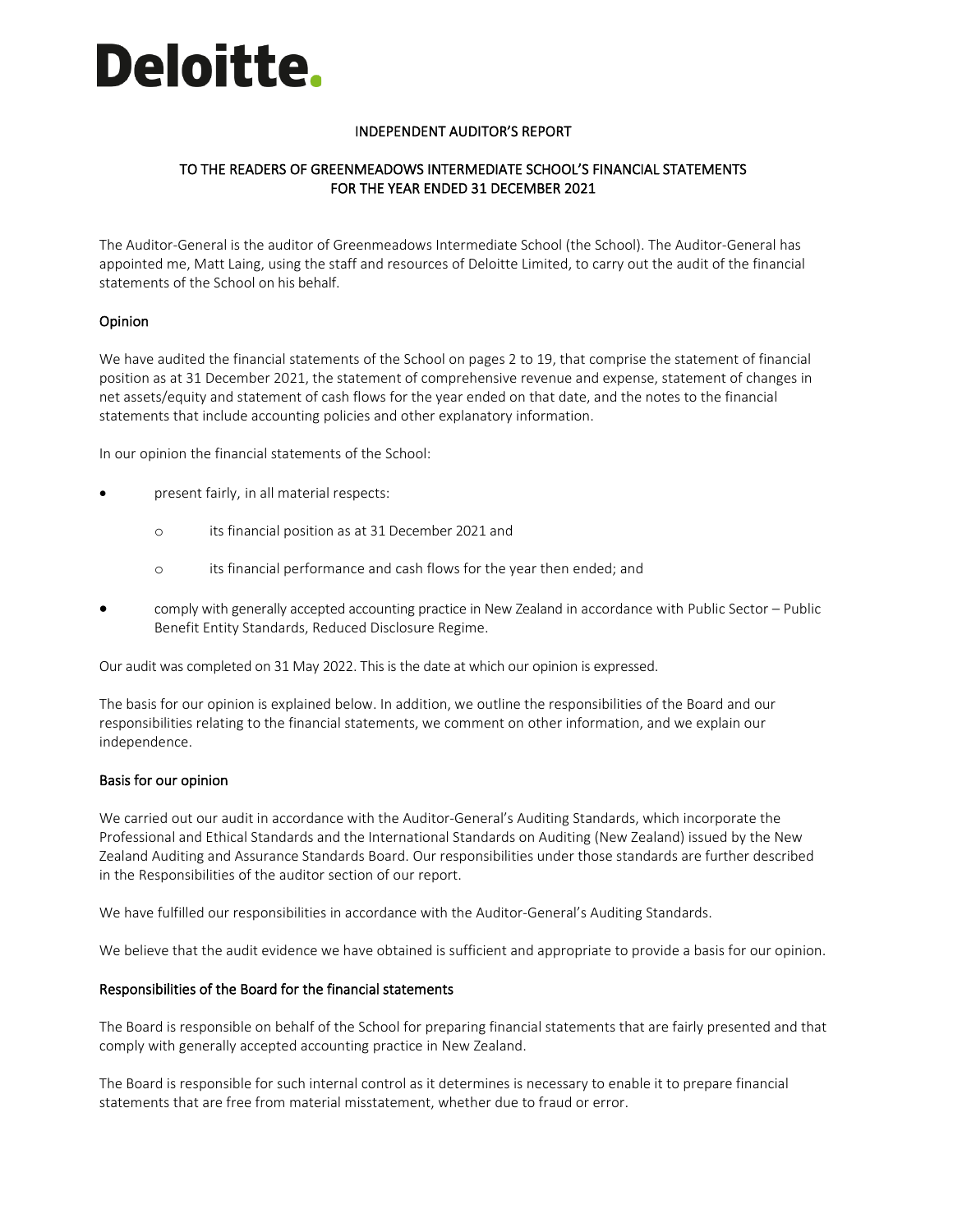# Deloitte.

In preparing the financial statements, the Board is responsible on behalf of the School for assessing the School's ability to continue as a going concern. The Board is also responsible for disclosing, as applicable, matters related to going concern and using the going concern basis of accounting, unless there is an intention to close or merge the School, or there is no realistic alternative but to do so.

The Board's responsibilities, in terms of the requirements of the Education and Training Act 2020, arise from section 87 of the Education Act 1989

# Responsibilities of the auditor for the audit of the financial statements

Our objectives are to obtain reasonable assurance about whether the financial statements, as a whole, are free from material misstatement, whether due to fraud or error, and to issue an auditor's report that includes our opinion.

Reasonable assurance is a high level of assurance, but is not a guarantee that an audit carried out in accordance with the Auditor-General's Auditing Standards will always detect a material misstatement when it exists. Misstatements are differences or omissions of amounts or disclosures, and can arise from fraud or error. Misstatements are considered material if, individually or in the aggregate, they could reasonably be expected to influence the decisions of readers taken on the basis of these financial statements.

For the budget information reported in the financial statements, our procedures were limited to checking that the information agreed to the School's approved budget.

We did not evaluate the security and controls over the electronic publication of the financial statements.

As part of an audit in accordance with the Auditor-General's Auditing Standards, we exercise professional judgement and maintain professional scepticism throughout the audit. Also:

- We identify and assess the risks of material misstatement of the financial statements, whether due to fraud or error, design and perform audit procedures responsive to those risks, and obtain audit evidence that is sufficient and appropriate to provide a basis for our opinion. The risk of not detecting a material misstatement resulting from fraud is higher than for one resulting from error, as fraud may involve collusion, forgery, intentional omissions, misrepresentations, or the override of internal control.
- We obtain an understanding of internal control relevant to the audit in order to design audit procedures that are appropriate in the circumstances, but not for the purpose of expressing an opinion on the effectiveness of the School's internal control.
- We evaluate the appropriateness of accounting policies used and the reasonableness of accounting estimates and related disclosures made by the Board.
- We conclude on the appropriateness of the use of the going concern basis of accounting by the Board and, based on the audit evidence obtained, whether a material uncertainty exists related to events or conditions that may cast significant doubt on the School's ability to continue as a going concern. If we conclude that a material uncertainty exists, we are required to draw attention in our auditor's report to the related disclosures in the financial statements or, if such disclosures are inadequate, to modify our opinion. Our conclusions are based on the audit evidence obtained up to the date of our auditor's report. However, future events or conditions may cause the School to cease to continue as a going concern.
- We evaluate the overall presentation, structure and content of the financial statements, including the disclosures, and whether the financial statements represent the underlying transactions and events in a manner that achieves fair presentation.